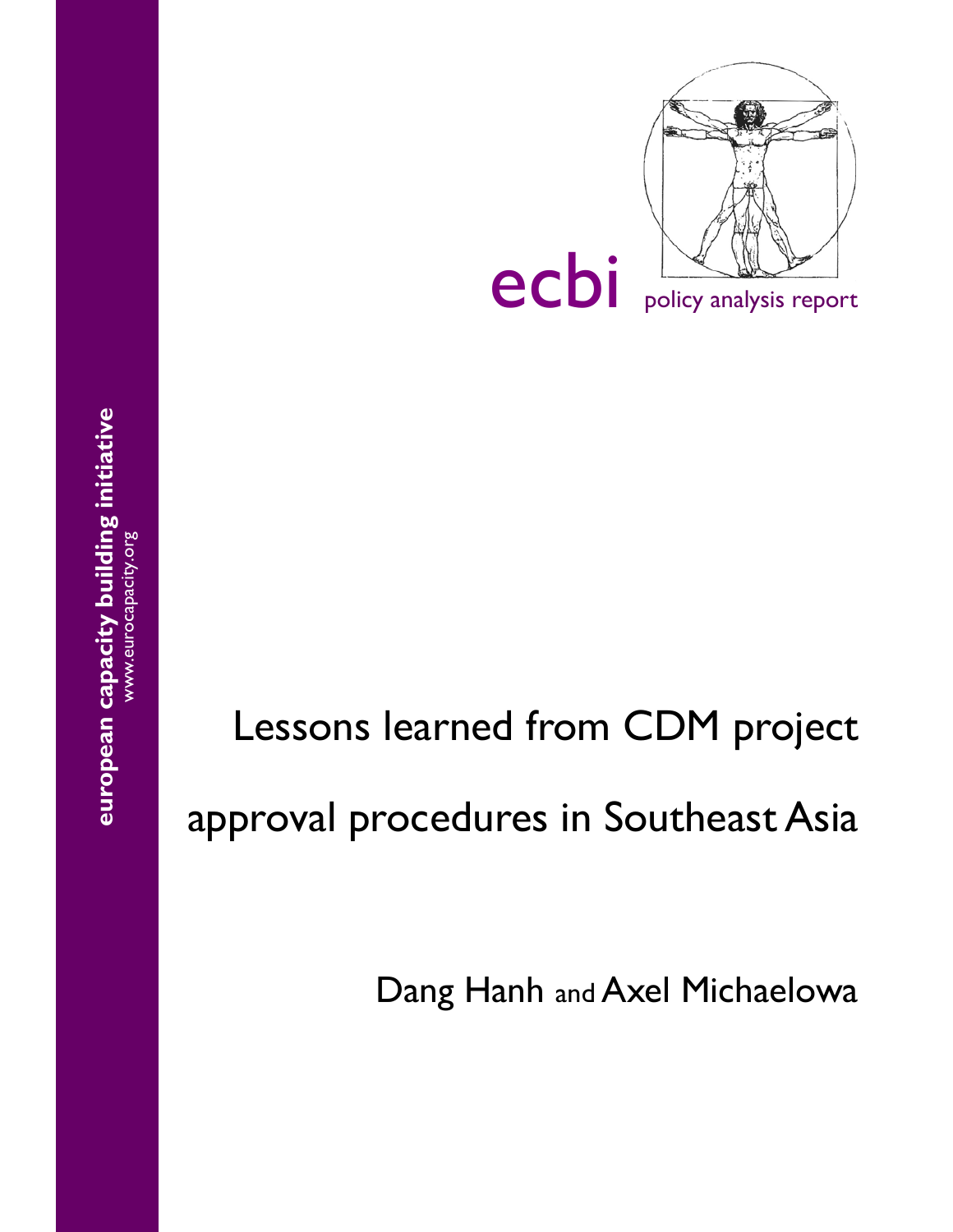# Copyright © 2007 european capacity building initiative

This publication may be reproduced in whole or in part for educational or non-profit purposes without special permission from the copyright holder provided acknowledgement of the source is made.

ecbi would appreciate receiving a copy of any publication that uses this publication as a source.

No use of this material may be made for commercial purposes without written permission of the copyright holder.

#### European Capacity Building Initiative

Box 193, 266 Banbury Road, Oxford, OX2 7DL Phone: +44 (0) 1865 428 427 Fax: +44 (0) 1865 421 898 e-mail: admn.ocp@gmail.com www.eurocapacity.org

commissioned by



**Federal Ministry** for Economic Cooperation and Development



Climate Protection Programme

#### Dang Hanh

Hamburg Institute of International Economics, Neuer Jungfernstieg 21, 20347 Hamburg, Germany dang.hong.hanh@hwwa.de

#### Axel Michaelowa

Hamburg Institute of International Economics, Neuer Jungfernstieg 21, 20347 Hamburg, Germany a-michaelowa@hwwa.de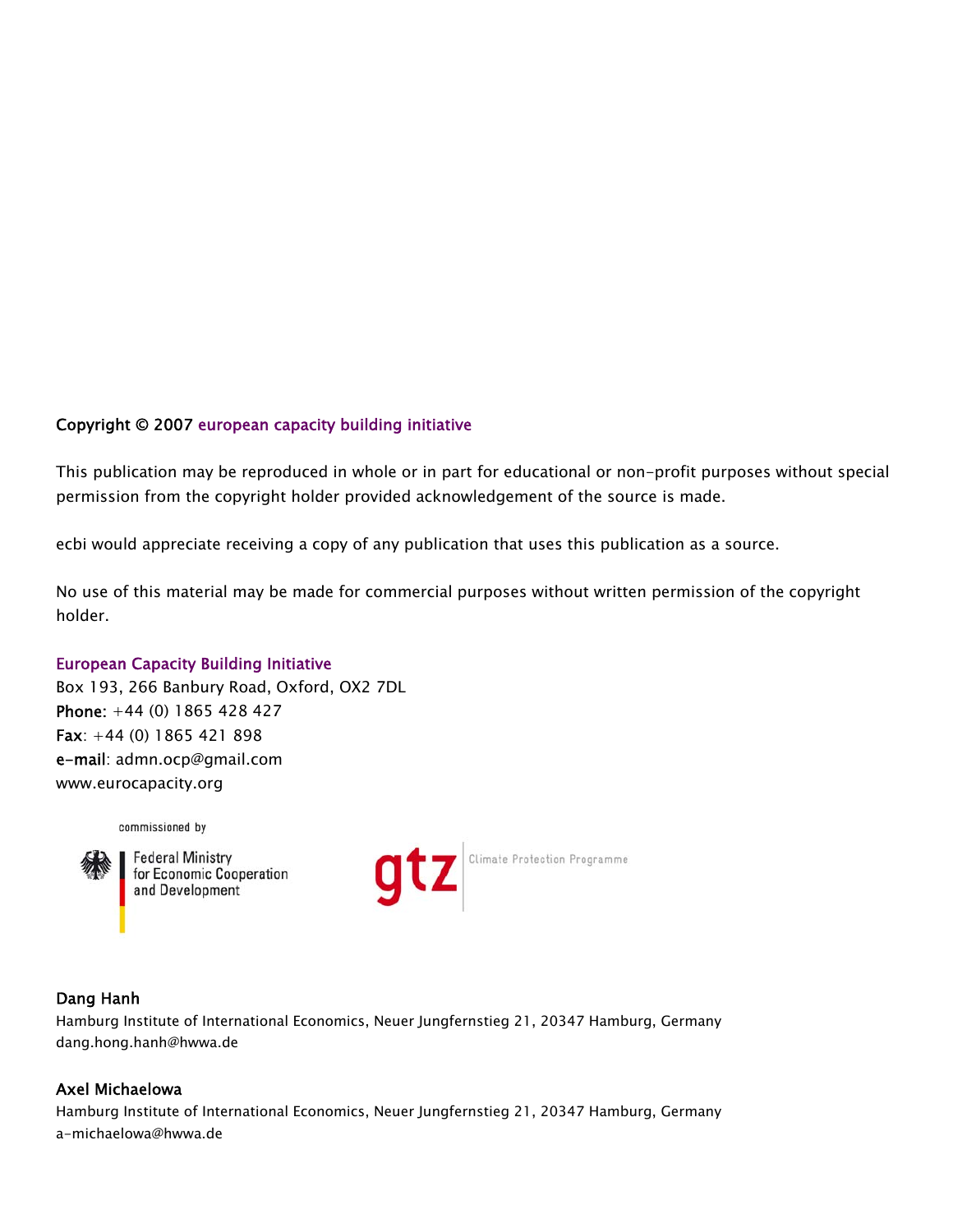# Introduction

The Clean Development Mechanism (CDM)<br>has now been operational for almost three years, with projects clustering mainly in rapidly industrialising, middle-income countries. It is becoming increasingly urgent to draw lessons on how to fully mobilise the theoretical CDM potential of other developing countries, particularly the role of host country institutions in promoting CDM projects. Barriers in low-income and least developed countries (LDCs) need to be assessed to derive strategies to promote CDM projects.

 The countries that are part of the Association of South East Asian Nations (ASEAN) provide a good framework for such an analysis, as they include a wide range of income characteristics and differing degrees of institutional development. Moreover, the ASEAN region has been the focus of a number of CDM capacity building efforts financed by bilateral and multilateral donors.

 The flow of CDM depends on three key factors in a host country – scope for CDM projects, CDM capacity, and business environment (Figure 1). While the theoretical potential for CDM projects and the existence of a DNA are necessary conditions for attracting CDM, perceived economic risk and market and political barriers define the business environment. A favourable business environment is essential to attract and implement CDM projects.

 In this study, we estimate the theoretical CDM potential of selected countries in ASEAN. We then describe the situation in these countries with respect to the functioning of the Designated National Authorities (DNAs) for CDM and the actual implementation of projects on the ground. The competitive position of the selected countries on the world CDM market will also be assessed.

 A number of capacity building projects have assessed mitigation options and CDM



Figure 1: Key host country factors in CDM transaction decisions

Source: Niederberger and Saner, 2005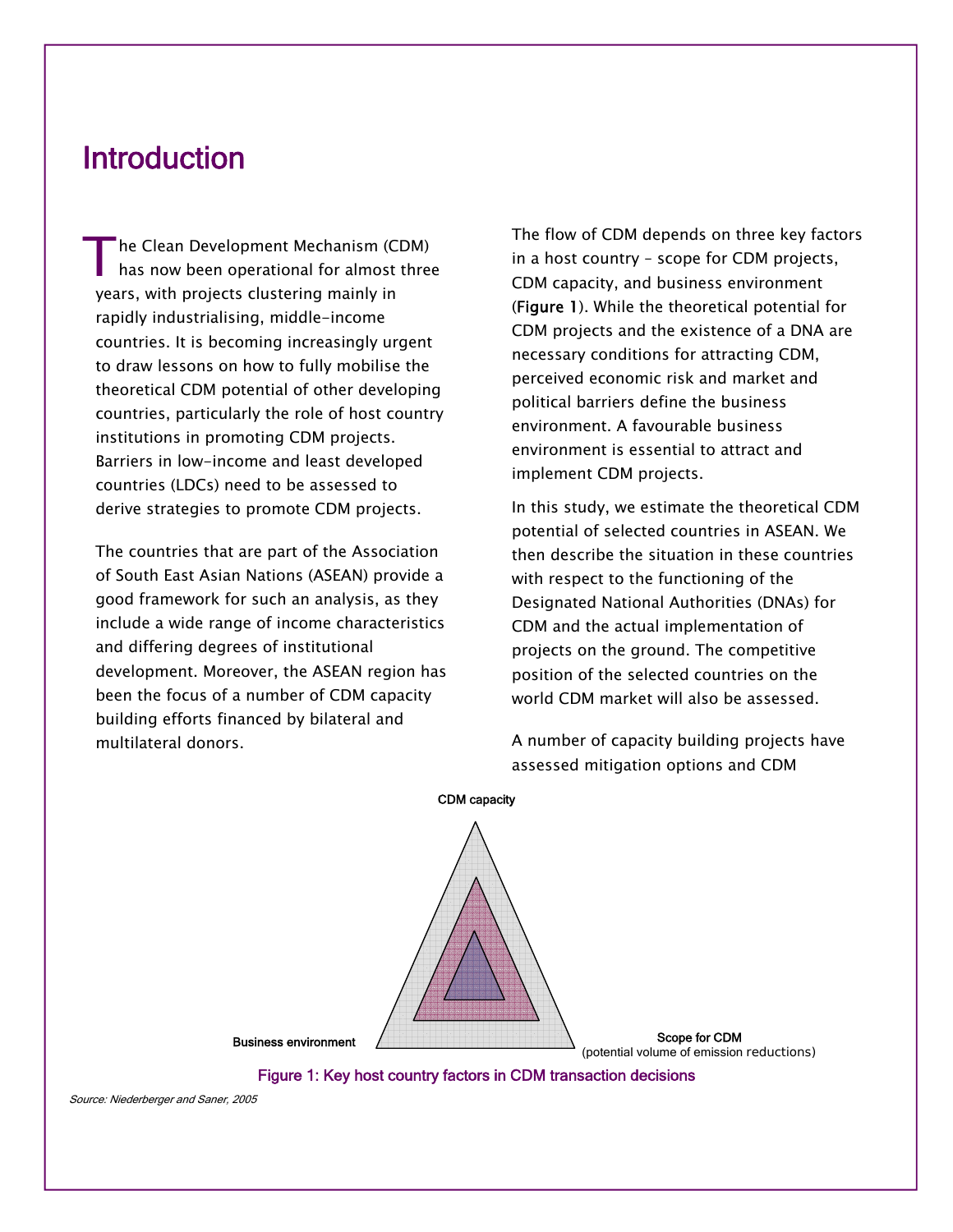#### Figure 2: Top-down approach to identifying CDM potential

opportunities in the ASEAN region – for instance, the CD4CDM, IGES projects in Cambodia and the ALGAS, CD4CDM and NSS projects in Vietnam.

 These assessments are based mainly on a top-down approach. However, the absolute greenhouse gas (GHG) mitigation potential alone cannot fully reflect the position of a country in the CDM world market.

 The top-down approach generally employed to assess a host country's CDM potential is defined in Figure 2.

 This study will assess the CDM capacity of each country in comparison with its neighbouring countries. It will focus on energy indicators and sectors with a large potential for non- $CO<sub>2</sub>$  GHG reduction. As afforestation and reforestation (LULUCF) represent only a very modest proportion in the number of methodologies submitted and this trend is not likely to change substantially in the near future, they are excluded.

#### Structure of the study

 The eight ASEAN countries that are examined in this study include Cambodia, Indonesia, Lao PDR, Malaysia, the Philippines, Singapore, Thailand and Vietnam. Countries have been chosen to reflect a wide range of income, attractiveness for foreign direct investment (FDI) and status of CDM institutions.

 Section II assesses the theoretical CDM potential in these countries. An energy consumption indicator is calculated to reflect the level of economic and industrial development, the structure of the economy



and the consumption patterns of a country. Subsequently, the energy-related carbon dioxide emissions reduction potential is assessed with respect to energy efficiency and fuel switching options.

 Section III examines the investment climate in these countries, while Section IV reviews their CDM institutions and relevant regulations. Section V provides an overview of CDM experience in the ASEAN region. The concluding section looks at the overall competitiveness level of each country and discusses activities to harness the theoretical mitigation potential.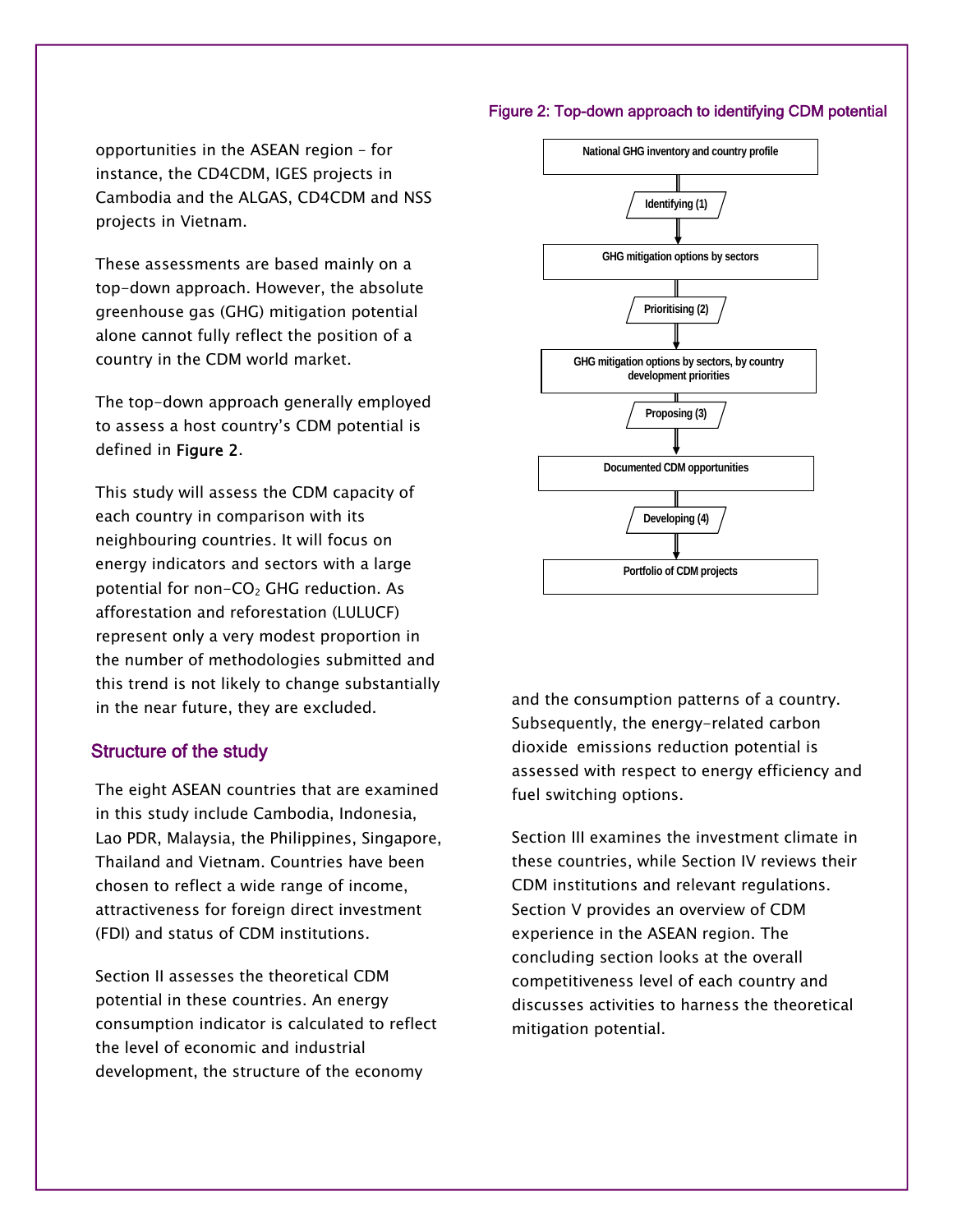# Assessing CDM Potential

# Size of projects

 CDM is a market-driven mechanism. Both supply and demand side factors can be distinguished in determining CDM investment flows into a country. These determinants can be differentiated as 'endogenous' (factors related to the host country itself) or 'exogenous' (factors related to investors and buyers of certified emission reductions, or CERs). Generally, ceteris paribus, CDM investments will flow to the countries that can generate large volumes of cheap CERs.

 Given relatively high transaction costs of CDM projects versus the relatively low price of CERs in the carbon market, a CDM project must be large enough to be economically viable. This is a significant barrier for small host countries with small potential CDM projects. Analytical studies suggest a minimum size of above 20,000 CERs per year for regular CDM projects, even if further approved baseline and monitoring methodologies become available (Michaelowa and Jotzo, 2005).

 At present there is no information on the potential number of small scale CDM projects available. However, a 2002 study concluded that the opportunities for small-scale CDM projects is relatively low due to the failure risk of projects, the constraints of additional transaction cost and problems related to the simplified rules for small-scale (Point Carbon, 2002). The minimum size of a project may vary considerably from one study to another given the different assessments and

assumptions about market factors such as demand, supply and thus price, as well as projections of changes in global and regional climate policy.

 By the end of September 2006, 42 per cent of registered projects and 49 per cent of projects submitted for validation used the simplified baseline rules for small-scale projects. 23 per cent of registered projects and 32 per cent of those submitted for validation estimated annual reductions below 20,000 tCO<sub>2</sub>. This is due to higher CER price expectations, lower transaction costs and the willingness of CDM consultants to work on a pure success fee basis. However, the lower share of very small projects in registered projects indicates that such projects have a lower probability of achieving registration.

 Projections up to now indicate that about 70 per cent of the CDM investments will be directed towards China and India (Michaelowa and Jotzo, 2005). Other developing and LDCs have to compete for the remaining 30 per cent. The actual trend of the worldwide carbon market shows that the CDM market is dominated by a small number of countries and a small number of high volume projects. By the end of September 2006, Brazil, China, India and South Korea held 81 per cent of the expected CER volume until 2012 from registered projects; 47 per cent of the volume will be achieved by just five projects. Many non-Annex I countries are strongly in favour of a more equal regional distribution of CDM projects.

### Energy indicators

The endowment of resources is a favourable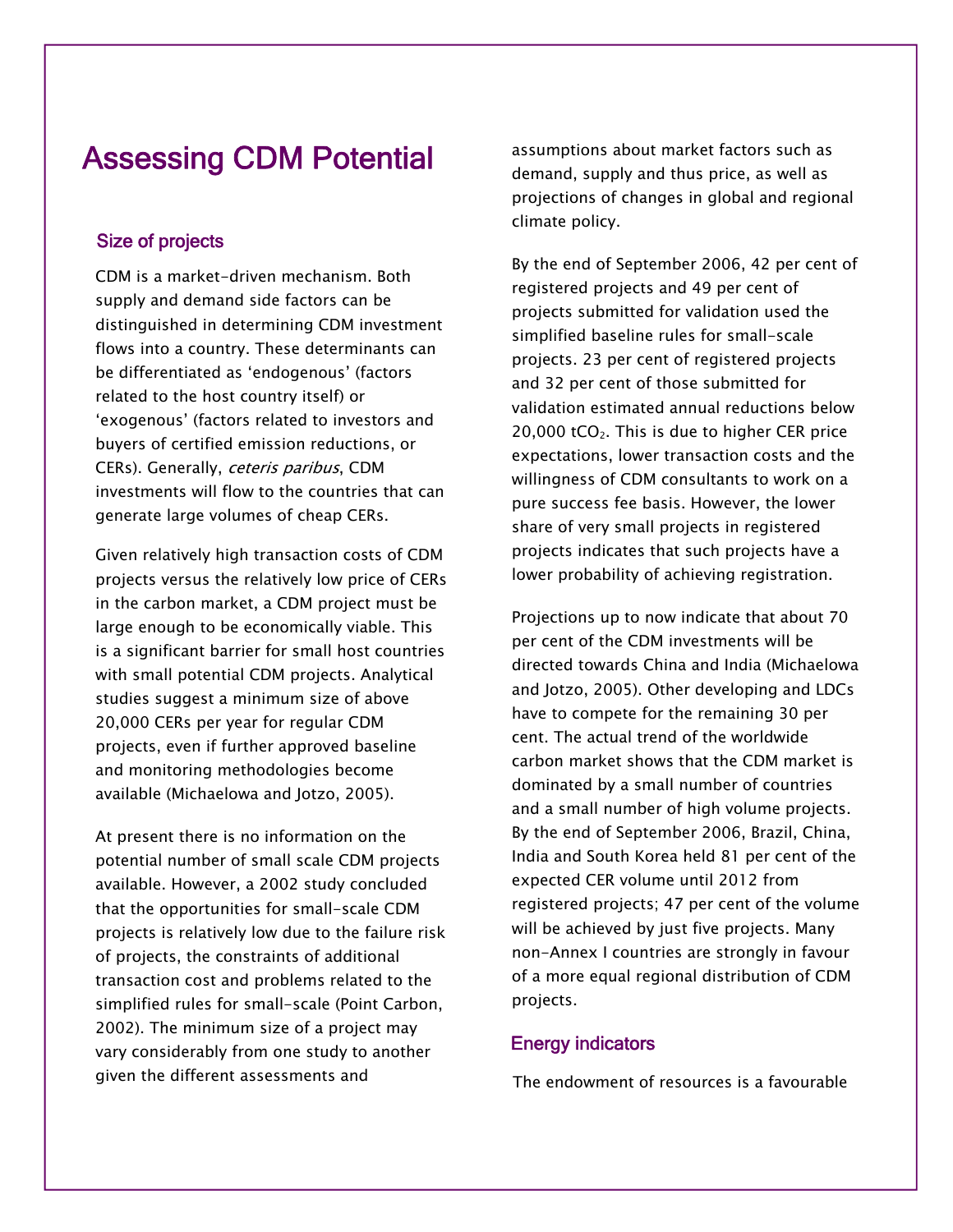development factor but it does not necessarily demonstrate the level of economic development of a country - for example, in the case of Japan. We therefore examine indicators related to the actual energy consumption of countries. To show the link between economic and energy consumption indicators, the GDP per capita of each country is compared to energy indicators in Table 1.

 The energy consumption indicators reflect the level of economic and industrial development, the structure of the economy and the consumption patterns of a country. Energy intensity measures the amount of energy needed to produce a dollar's worth of GDP and normally declines as energy efficiency improves unless the structure of economic activity changes. It therefore can be seen as an indicator, albeit imperfect, to reflect an economy's potential to improve energy efficiency (Cornillie and Fankhauser, 2004).

 The correlation between energy intensity and GDP per capita level is not linear. Sakamoto

(2003) differentiated the link according to the three levels of GDP per capita as follows:

1st stage: low GDP per capita, improvement of energy efficiency

2nd stage: middle GDP per capita, deterioration of energy efficiency

3rd stage: high GDP per capita, improvement of energy efficiency

### GHG emissions

 Among numerous complex quantitative and qualitative factors, the potential emissions reduction is one of the critical factors of a CDM project's potential performance that investors consider in making CDM investment decisions. We compare the countries included in this study with the CDM world market leaders China, India and Brazil (Table 2).

 The scope for emissions reductions in each country can be evaluated as follows:

• Indonesia has a substantial potential for CDM

| Country            | <b>Total energy</b><br>consumption<br>(TWh) | Per capita<br>energy<br>consumption<br>(MWh/year) | <b>Energy intensity</b><br>(kWh/\$ 2000) | GDP - per capita<br>purchasing power parity<br>(\$2000) |
|--------------------|---------------------------------------------|---------------------------------------------------|------------------------------------------|---------------------------------------------------------|
| Cambodia           | 2.3                                         | 0.2                                               | 0.1                                      | 2000                                                    |
| Indonesia          | 1373                                        | 5.6                                               | 1.6                                      | 3500                                                    |
| Laos               | 14.7                                        | 2.4                                               | 1.4                                      | 1700                                                    |
| <b>Malaysia</b>    | 738                                         | 31.4                                              | 2.8                                      | 11210                                                   |
| <b>Philippines</b> | 384                                         | 4.5                                               | 1.5                                      | 3000                                                    |
| Singapore          | 567                                         | 130.3                                             | 4.7                                      | 27720                                                   |
| <b>Thailand</b>    | 1003                                        | 15.7                                              | 2.0                                      | 7850                                                    |
| Vietnam            | 278                                         | 3.4                                               | 1.2                                      | 2830                                                    |

#### Table 1: Energy consumption indicators in 2004

Source: Energy Information Administration, 2006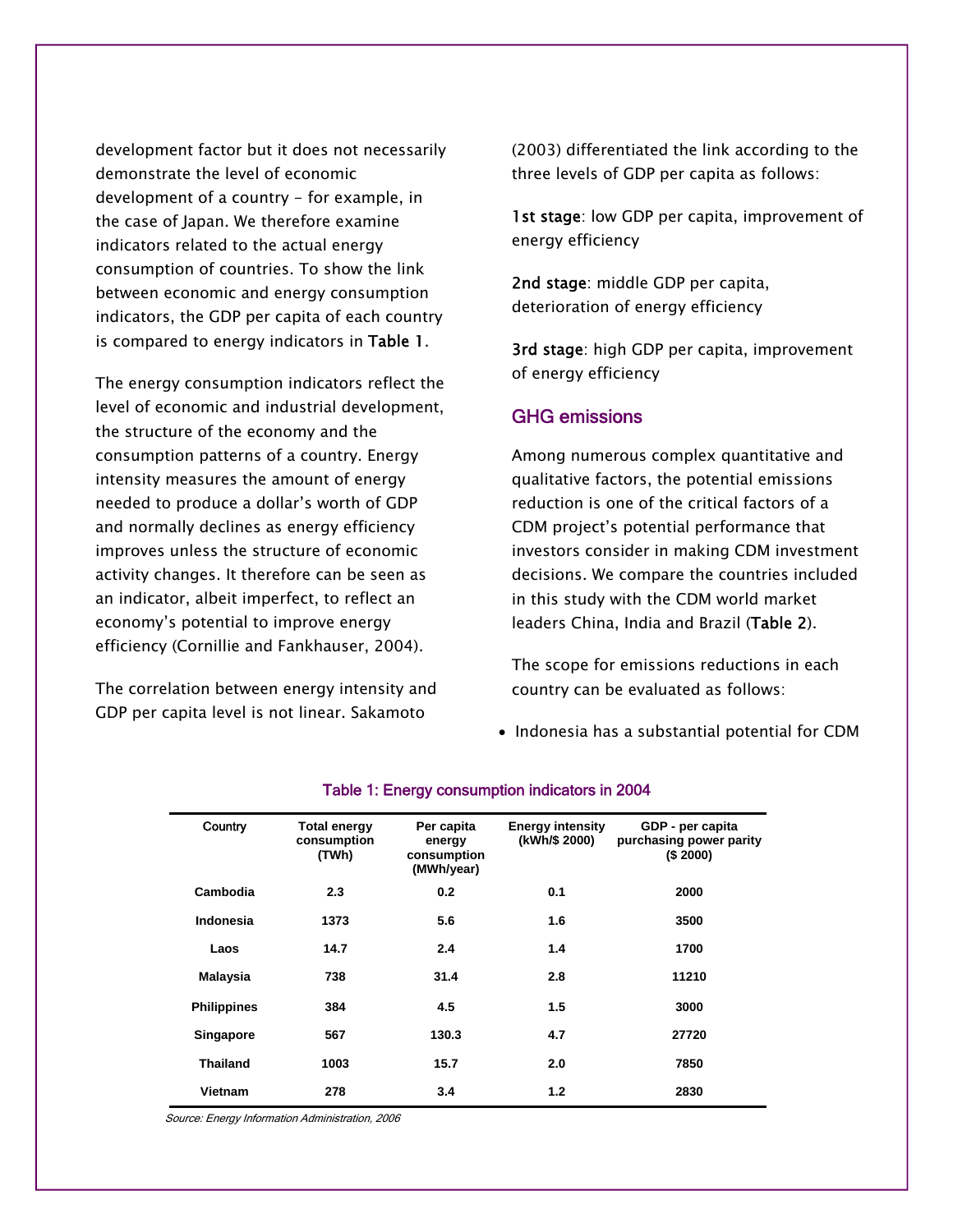projects in the energy sector, gas flaring reduction and wastewater sector and a medium potential in landfill gas reduction.

- The Philippines has a medium potential for CDM potential in the energy, landfill and wastewater sector.
- Singapore has a medium potential for projects in the energy sector.
- Thailand has a substantial potential in the energy sector and a medium potential in manure management, wastewater and the oil and gas sector.
- Vietnam has a medium potential in the energy sector, manure management and wastewater.
- Cambodia and Laos have only limited potential.
- In comparison with the CDM market leaders, the potential of the ASEAN countries is limited.

### Bottom up approach

 The top-down approach applied above, however, is an imperfect reflection of a country's CDM potential because it neglects other important factors, such as comparative abatement costs and the lead time required to develop a project.

 Usually, a marginal abatement cost curve will be employed as the first criterion to prioritise mitigation options of a country. The abatement costs differ

| Country            | $CO2$ from<br>energy <sup>1</sup> | $CH4$ from<br>landfills <sup>2</sup> | $CH4$ from<br>manure <sup>2</sup> | $CH4$ from<br>wastewater <sup>2</sup> | $CH4$ from<br>$o$ il+gas $^2$ | $N2O$ from<br>nitric acid <sup>2</sup> | <b>PFC</b> from<br>aluminium <sup>2</sup> | <b>HFC</b> from<br>$HCFC-222$ |
|--------------------|-----------------------------------|--------------------------------------|-----------------------------------|---------------------------------------|-------------------------------|----------------------------------------|-------------------------------------------|-------------------------------|
|                    |                                   |                                      |                                   |                                       |                               |                                        |                                           |                               |
| Cambodia           | 0.5                               | 0.1                                  | 0.5                               | 1.4                                   | $\mathbf 0$                   | $\mathbf 0$                            | $\mathbf 0$                               | $\mathbf 0$                   |
| Indonesia          | 294.1                             | 9.1                                  | 1.0                               | 20.9                                  | 44.2                          | $\pmb{0}$                              | 0.2                                       | 0.2                           |
| Laos               | 1.1                               | 0.3                                  | 0.3                               | $0.5\,$                               | 0                             | $\pmb{0}$                              | $\pmb{0}$                                 | $\mathbf 0$                   |
| Malaysia           | 120.5                             | <b>NA</b>                            | <b>NA</b>                         | <b>NA</b>                             | <b>NA</b>                     | <b>NA</b>                              | <b>NA</b>                                 | <b>NA</b>                     |
| <b>Philippines</b> | 75.3                              | 4.7                                  | 1.5                               | 7.7                                   | $\bf{0}$                      | 0                                      | $\pmb{0}$                                 | 0                             |
| Singapore          | 52.8                              | 0.6                                  | 0                                 | 0.4                                   | 0.3                           | 0.7                                    | 0                                         | 0                             |
| <b>Thailand</b>    | 174.9                             | 0.4                                  | 2.7                               | 6.4                                   | 6.9                           | $\mathbf 0$                            | $\pmb{0}$                                 | 0                             |
| Vietnam            | 51.2                              | 1.6                                  | 3.5                               | 8.0                                   | 0.2                           | $\mathbf 0$                            | $\pmb{0}$                                 | 0                             |
| China              | 3469                              | 44.6                                 | 19.8                              | 104.3                                 | 4.1                           | 30.1                                   | 5.2                                       | 33.3                          |
| India              | 1054.7                            | 14.0                                 | 21.5                              | 97.7                                  | 16.0                          | 3.0                                    | 0.8                                       | 4.7                           |
| Brazil             | 336.7                             | 15.6                                 | 8.0                               | 20.7                                  | 2.1                           | 5.0                                    | 3.9                                       | 0.1                           |

#### Table 2: Greenhouse gas emissions (Mt  $CO<sub>2</sub>$  equivalent, 2000)

Sources: <sup>1</sup>World Resources Institute, 2006; <sup>2</sup> US EPA, 2006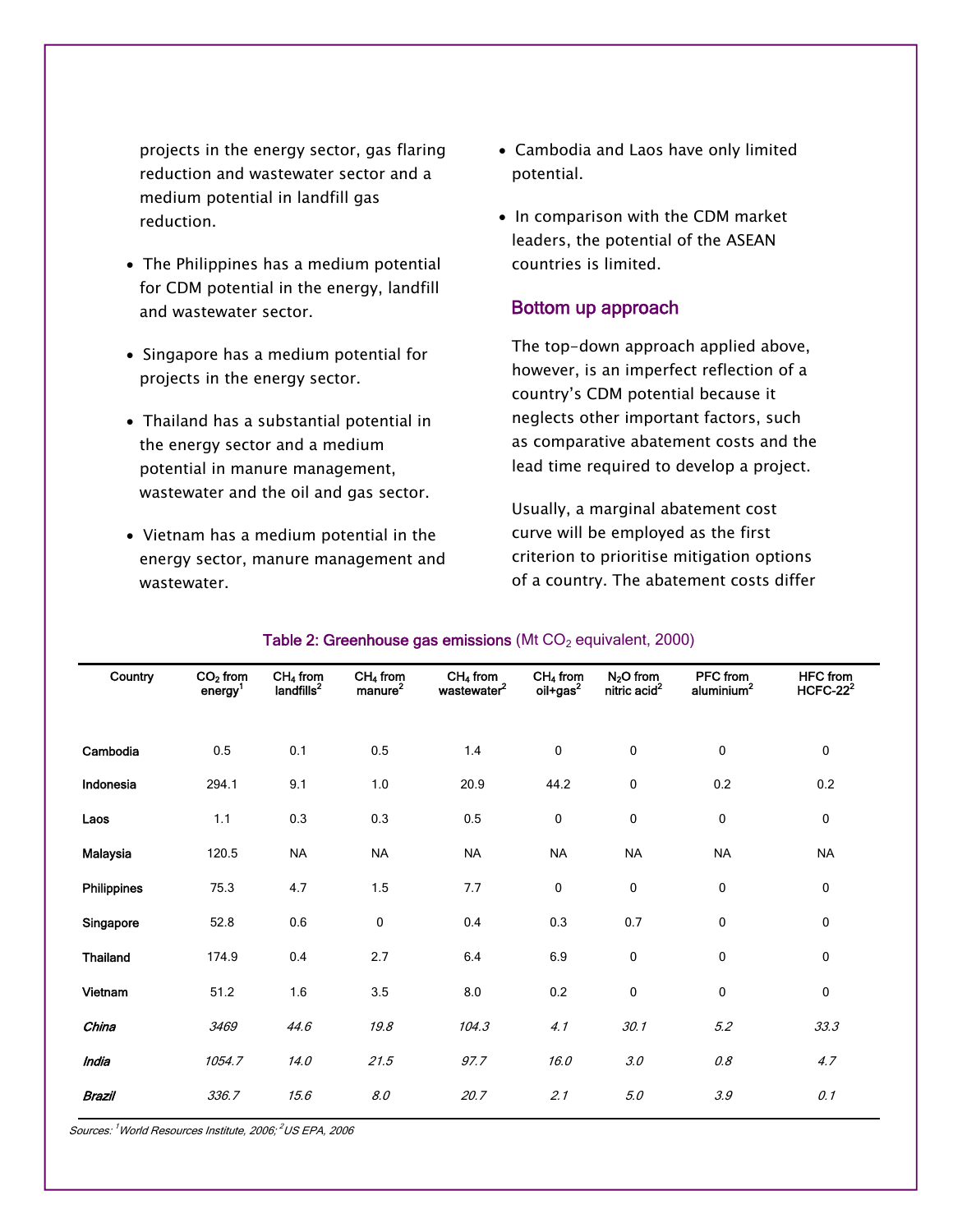strongly across sectors. Another factor that might constrain a mitigation option from being economically viable is the lead time required to develop a project from the initial idea to actual implementation. Experience shows that lead times for large CDM projects can add up to anything between four to nine years. This factor is not taken into account at all under the top-down approach.

 In fact, investors will predominantly prefer projects with low abatement costs at a global level, high abatement volumes and a relatively short lead time in order to increase the Internal Rate of Return of a project.

 Another notable challenge in attracting CDM projects that is not included in the top down approach is the assessment of a project's 'additionality' and development of a baseline. This 'hurdle' has a substantial impact on the overall transaction cost of a CDM project, and will therefore influence investment decisions. The current trend reasserts that investors

> prefer CDM projects that can generate

|                                  |                                 |                                              |                                 | large volumes of                               |
|----------------------------------|---------------------------------|----------------------------------------------|---------------------------------|------------------------------------------------|
| Type of project                  | Number of<br>submitted projects | Type of project                              | Number of<br>submitted projects | CERs and for which                             |
|                                  |                                 |                                              |                                 | the assessment of                              |
| <b>Biomass</b>                   | 138                             | Waste                                        | $\overline{\mathbf{3}}$         | additionality and<br>baseline                  |
| Hydro                            | 99                              | <b>CMM</b>                                   | $\overline{2}$                  | development is                                 |
| Wind                             | 77                              | Gas flaring reduction                        | $\overline{2}$                  | relatively easy - for                          |
| Ag ricultural Waste              | 72                              | PV                                           | $\overline{2}$                  | instance, emissions<br>reductions of non-      |
| Industry                         | 70                              | Reforestation                                | $\mathbf{2}$                    | $CO2$ gases (F-gas,                            |
| Landfill gas                     | 39                              | Renewable energy for<br>households           | $\overline{2}$                  | $N_2O$ and $CH_4$ ) at<br>existing facilities. |
| <b>Cement blending</b>           | 19                              | <b>Buildings</b>                             | 1                               | Table 3 and Figure<br>3 show the               |
| Wastewater                       | 17                              | Gas-hydrogen                                 | 1                               | numbers and CER                                |
| Oil-gas                          | 16                              | Geothermal                                   | 1                               | volumes<br>differentiated                      |
| <b>Electricity generation</b>    | 8                               | Households                                   | $\mathbf{1}$                    | according to CDM                               |
| <b>Fuel switch</b>               | 8                               | Oil-electricity                              | 1                               | project types.                                 |
| <b>HFC</b>                       | 8                               | Pipeline leakage                             | 1                               | This paper presents<br>a bottom-up             |
| Renewable energy for<br>industry | 5                               | Renewable feedstock for<br>chemical industry | 1                               | analyses for<br>Cambodia and                   |
| Coal-gas                         | 4                               | <b>Tidal</b>                                 | 1                               | Vietnam as an                                  |
| N <sub>2</sub> O                 | 4                               | <b>Transport</b>                             | 1                               | example. The result                            |

#### Table 3: Ranking of CDM project types according to number of projects

Source: UNFCCC 2006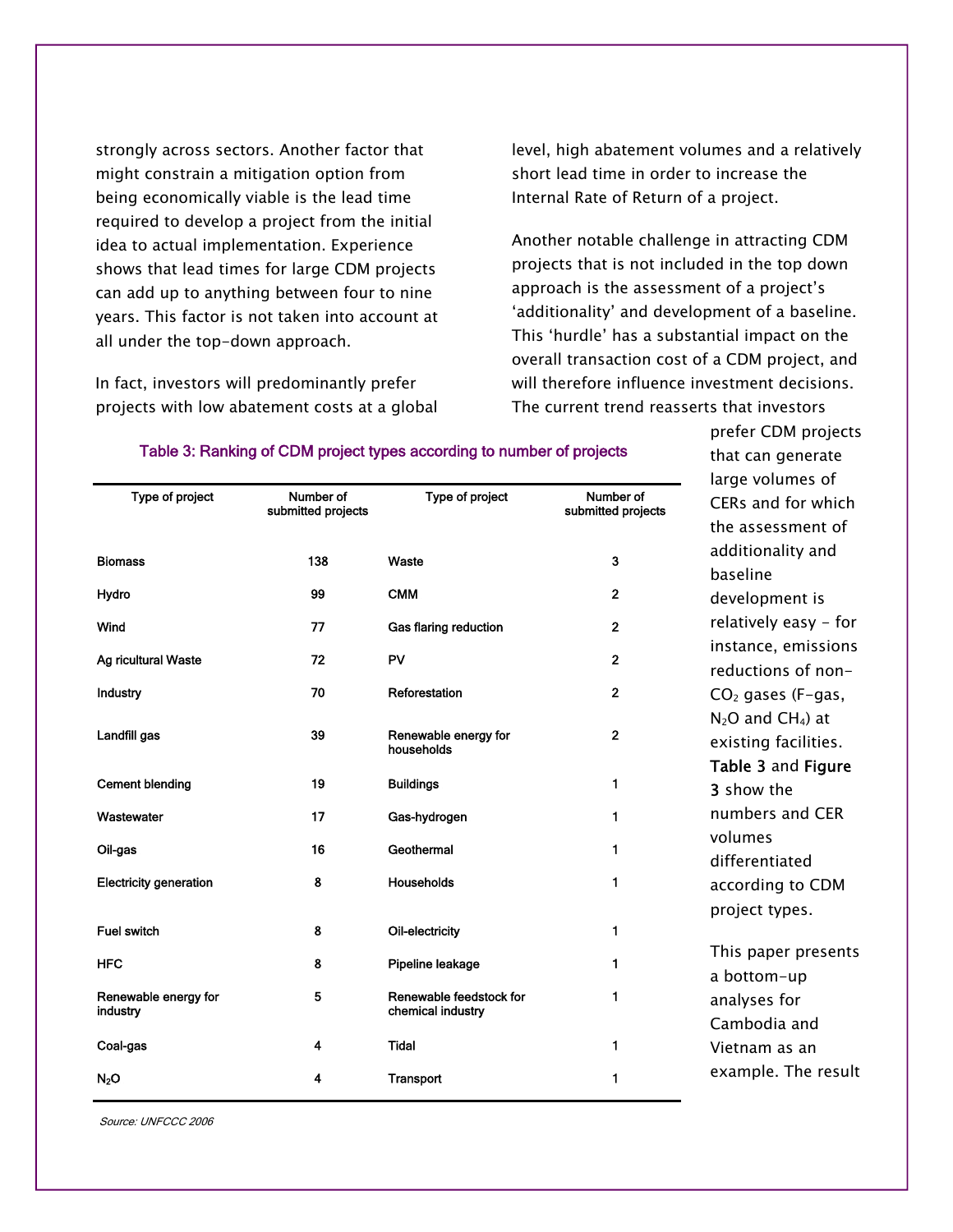is presented in Table 4. Data for the assessment is based on studies executed in Cambodia under the CD4CDM project and Vietnam under the ALGAS and NSS projects, combined with our own assessment. A similar study to build a marginal cost curve for Laos is not available so far. The mitigation options for Laos are thus based on our rough expert assessment.

 While there are options for GHG mitigation in the three countries, most of them are in renewables and energy efficiency sectors. The energy context in Cambodia and Laos is similar, both in terms of low consumption rate and the trend of development. Both countries

have a potential for small-scale CDM projects such as mini- and micro-hydro, small municipal and agricultural waste, and energy efficient appliances.

 From a development point of view, these projects can benefit local communities as well as deal with local environmental challenges. However, as actual practice shows, these types of CDM projects are not likely to be favoured by carbon investors at least in the first commitment period. High risk levels and associated business costs puts such projects at a considerable disadvantage when competing for carbon finance. Such projects generate only about 25 per cent of all CDM



Figure 3: Ranking of CDM project types according to expected CER volumes by 2012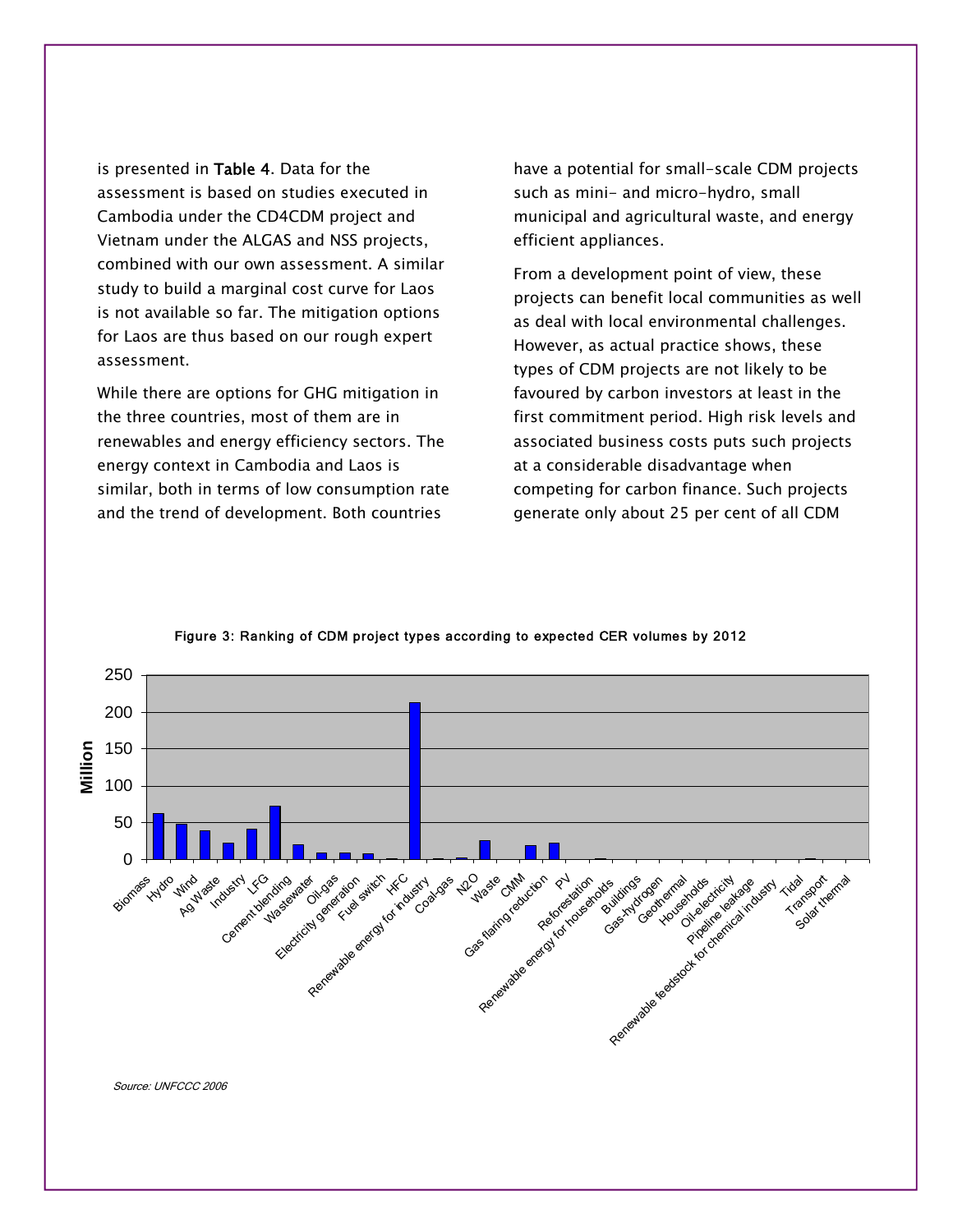# Table 4. Sectoral CDM opportunities

| <b>Mitigation options</b>                                               | <b>CER</b><br>cost<br>range | <b>Abatement size</b> | Difficulty in<br>assessing<br>additionality<br>and baseline | Lead<br>time   | Cambodia                            | Laos                          | Vietnam   |
|-------------------------------------------------------------------------|-----------------------------|-----------------------|-------------------------------------------------------------|----------------|-------------------------------------|-------------------------------|-----------|
|                                                                         |                             |                       | <b>Energy efficiency</b>                                    |                |                                     |                               |           |
| Industrial boiler                                                       | Low                         | Low-medium            | Medium                                                      | Low            | $\overline{a}$                      | $\overline{\phantom{a}}$      | <b>XX</b> |
| Cement manufacture<br>(blending old fuels)                              | Low                         | Medium                | Medium                                                      | Medium         | $\overline{a}$                      | $\overline{a}$                | x         |
| Substitution of incandes-<br>cent lamps with fluorescent<br>lamps       | Low                         | Low-medium            | Medium                                                      | Medium         | X                                   | X                             | x         |
| Cooking stoves                                                          | Low                         | Low                   | Medium-High                                                 | Medium         | $\boldsymbol{\mathsf{x}}$           | X                             | <b>XX</b> |
| Energy savings in building                                              | Low                         | Low                   | Medium                                                      | Medium         | X                                   | X                             | <b>XX</b> |
| Waste heat recovery in<br>heavy industry (steel, pa-<br>per industries) | Low                         | Medium                | Medium                                                      | Medium         | $\overline{\phantom{a}}$            | $\overline{\phantom{a}}$      | X         |
|                                                                         |                             |                       | Energy efficiency - Power generation                        |                |                                     |                               |           |
| Thermal renovation and<br>modernisation                                 | High                        | Medium-high           | Medium                                                      | Low-<br>medium | $\overline{\phantom{a}}$            | --                            | XX        |
| Cogeneration                                                            | Low                         | Medium                | Medium                                                      | Medium         | X                                   | x                             | <b>XX</b> |
|                                                                         |                             |                       | Renewable energy                                            |                |                                     |                               |           |
| Wind power                                                              | High                        | Medium                | High                                                        | Medium         | $\overline{\phantom{a}}$            | $-$                           | X         |
| Mini hydro power plants                                                 | Low-<br>medium              | Low                   | High                                                        | Medium         | $\boldsymbol{\mathsf{x}}$           | x                             | <b>XX</b> |
| Large hydro power plants                                                | Medium                      | High                  | High                                                        | High           | $\overline{\phantom{a}}$            | XX                            | XX        |
| Solar power                                                             | Very<br>high                | Low                   | High                                                        | Medium         | x                                   | x                             | XX        |
| Geothermal power plant                                                  | Me-<br>dium-<br>High        | Medium-High           | High                                                        | High           | X                                   | $\overline{\phantom{a}}$      | X         |
| <b>Biomass</b>                                                          | Low-<br>Medium              | Medium                | High                                                        | Medium         | X                                   | x                             | XX        |
|                                                                         |                             |                       | Transportation                                              |                |                                     |                               |           |
| Fuel switching                                                          | Medium                      | .ow-medium            | <b>High</b>                                                 | Medium         | $\qquad \qquad \qquad \qquad$       | --                            | x         |
| Public transportation                                                   | High                        | Low                   | High                                                        | Medium         | X                                   | x                             | x         |
|                                                                         |                             |                       | Fugitive emissions control                                  |                |                                     |                               |           |
| Landfill gas (LFG)                                                      | Low                         | Medium-High           | Low                                                         |                | X                                   | x                             | XX        |
| Associated gas from oil<br>production                                   | Low                         | Very high             | Low                                                         | Medium         | $\qquad \qquad \qquad \qquad$       | --                            | XX        |
| Methane capture from agri-<br>culture waste                             | Medium                      | Medium-High           | High                                                        | Medium         | X                                   | X                             | XX        |
| Coal mine/bed methane                                                   | Low                         | High                  | Low                                                         | Medium         | $\hspace{0.05cm}$ $\hspace{0.05cm}$ | $\qquad \qquad \qquad \qquad$ | x         |
|                                                                         |                             |                       | <b>Industrial gases</b>                                     |                |                                     |                               |           |
| $N_2O$ - nitric acid                                                    | Very<br>low                 | High                  | Low                                                         | Medium         | $\qquad \qquad \qquad \qquad$       | --                            | x         |
| PFC aluminium                                                           | Low                         | High                  | Medium                                                      | Medium         | $\qquad \qquad -$                   | --                            | x         |
| $N2O$ - adipic acid                                                     | Very<br>low                 | Very high             | Low                                                         | Medium         | $\qquad \qquad -$                   | $\overline{\phantom{a}}$      | x         |
| HFC <sub>23</sub>                                                       | Very<br>low                 | Very high             | Low                                                         | Medium         | $\overline{\phantom{a}}$            | --                            |           |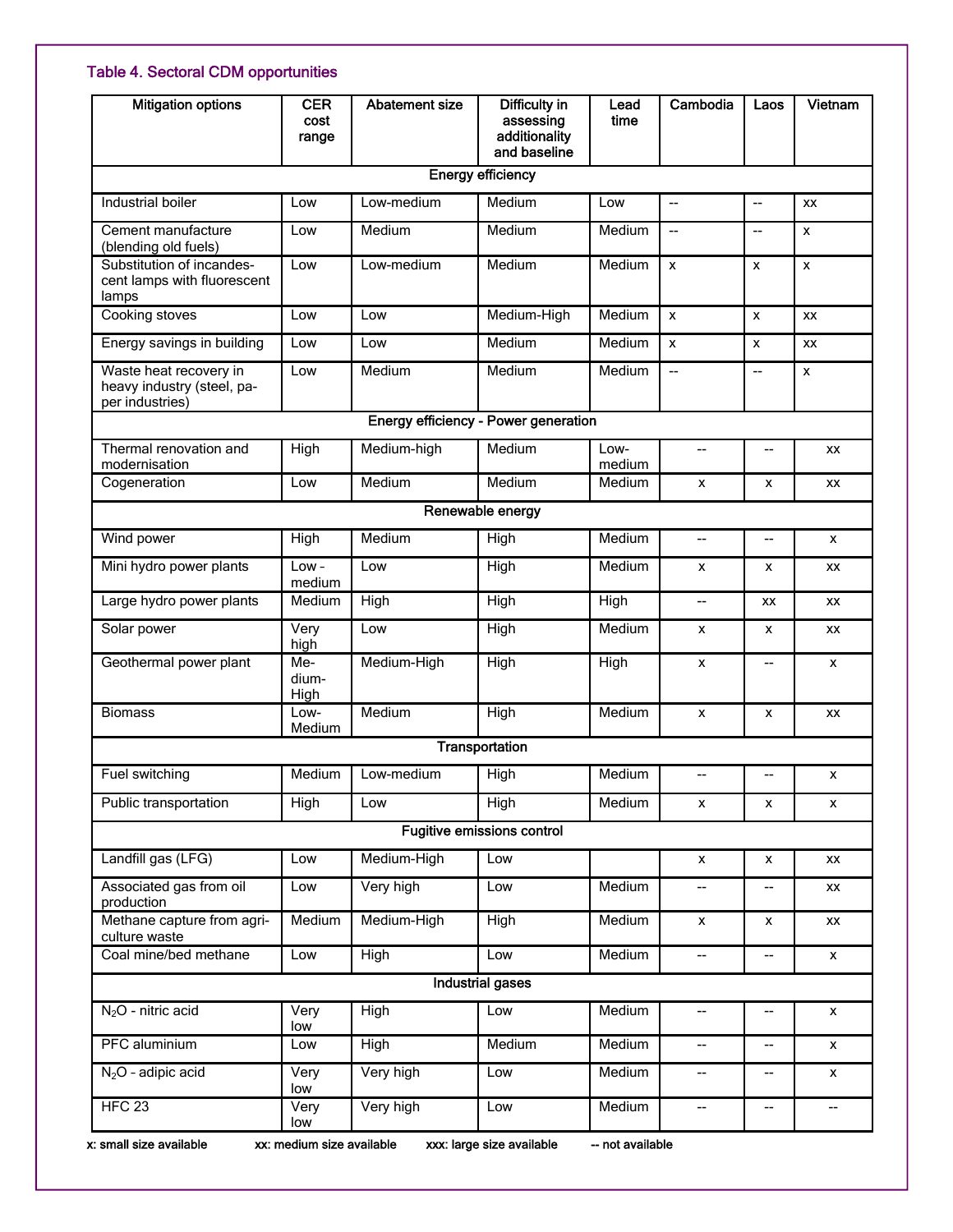carbon credits (UNFCCC, 2006), reflecting the fact that the market will seek out the cheapest credits and not the best environmental outcome (Pearson, 2005). This trend is likely to continue unless there is pressure to push the CDM to deliver additional sustainable development benefits to host countries and draw investors to renewables.

 Given the circumstances of Cambodia and Laos and the current preference in CDM project types, it is a difficult challenge to find a niche for the two countries to enter the carbon market. The story is slightly different for Vietnam. In terms of socioeconomic

development, Vietnam is in a better position compared to Cambodia and Laos. Moreover, its CDM endowment is also more diverse and more competitive in quality terms. However, there are only a limited number of mitigation options that can issue enough high quality and quantity  $(>100.000$  CERs) projects situated in the sectors favoured by investors as reflected in Figure 4. With a limited driving force for leveraging investment, a considerable inflow of CDM investment in Vietnam is not likely to happen, as least not during the first commitment period.



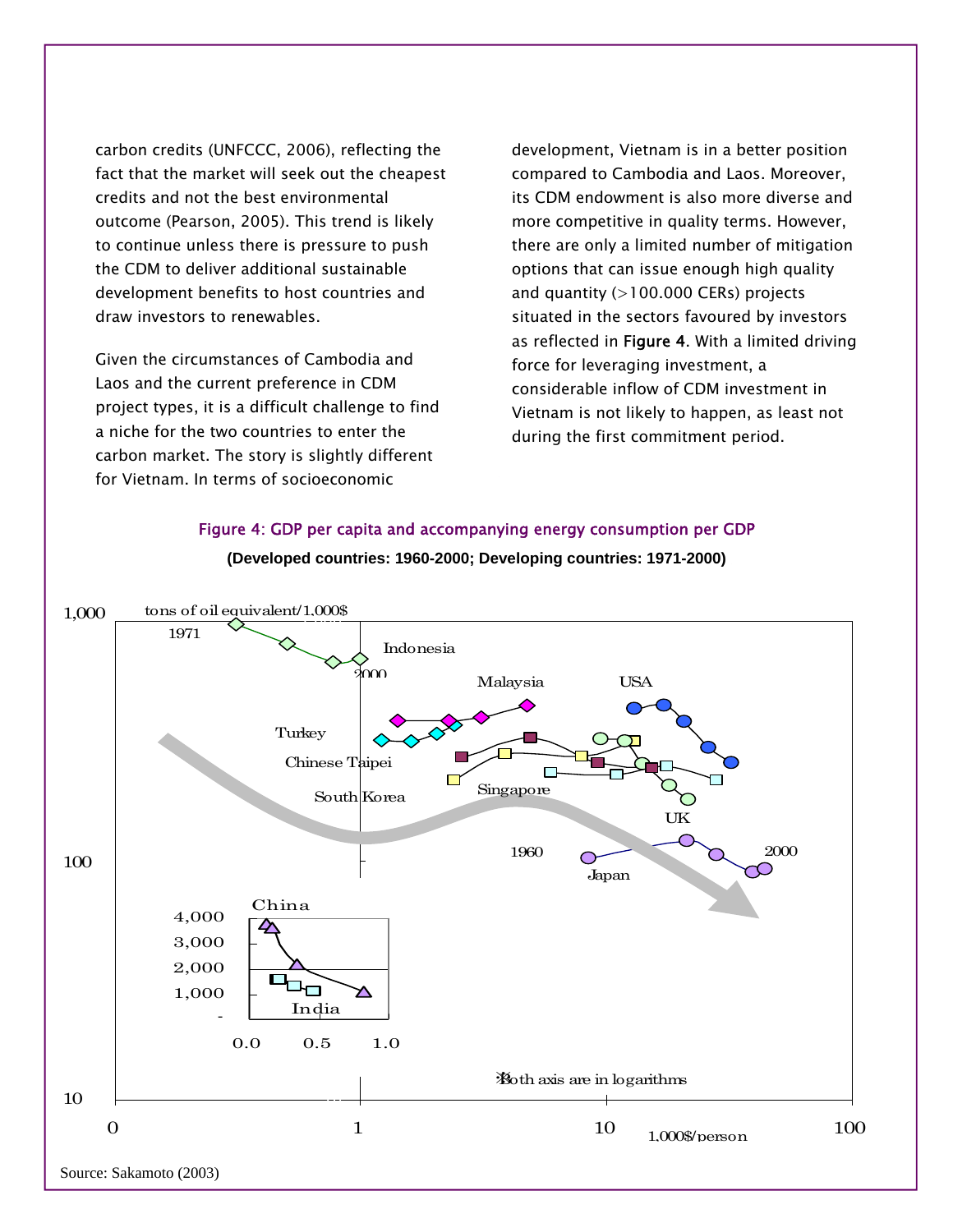# Investment climate

 The investment climate in a country, which indicates the level of financial/investment risk involved, is another critical factor in determining the attractiveness for CDM projects. The total FDI a country receives is closely linked with the general state of the investment climate in a country. An analysis of actual FDI and ODA flows and potential CDM investments show that the countries that are recipients of a significant proportion of total flows of FDI are also those expecting to generate the most credits from proposed CDM projects (Ellis et al., 2004). FDI is therefore a possible indicator of a country's ability to attract CDM projects.

 FDI investments only flow to countries and locations where relatively strong "enabling conditions" exist. These enabling conditions include, inter alia, stable political regimes, strong legal environments for contracts and proven enforcement capabilities, macroeconomic stability, availability of pools of skilled workers and other sources of human capital. Since many of the poorest developing countries do not have the basic 'governance' conditions to attract FDI, ODA will remain a relatively more important source of financing for technology transfer in these countries for the foreseeable future (Ellis et al., 2004).

 Cambodia, Laos and Vietnam opened up to foreign investment in the late 1980s, while Indonesia, Malaysia, the Philippines, Singapore and Thailand had already been welcoming investors since the 1970s. With the emergence of the Southeast Asia region as an attractive destination for FDI, total FDI flows

into these countries reached around US\$30 billion in 1997, the peak year for FDI flows into this sub-region (Figure 5). The decline of FDI flows was substantial due to the Asian financial crisis in mid-1997. However, longterm FDI inflows into these countries may well be influenced by declining investor expectations - overestimated growth projections for this region have been fading since foreign investors were faced with considerable obstacles for FDI projects.



#### Figure 5: Annual FDI in ASEAN countries 1997–2004

Source: ASEAN Secretariat - ASEAN FDI Database, 2006

 After decades of war, Cambodia has been making meaningful progress in the transition to a market economy. However, it still remains heavily reliant on foreign assistance. In 2001, 58 per cent of the central government budget depended on donor assistance. Partly due to an unreliable legal environment, Cambodia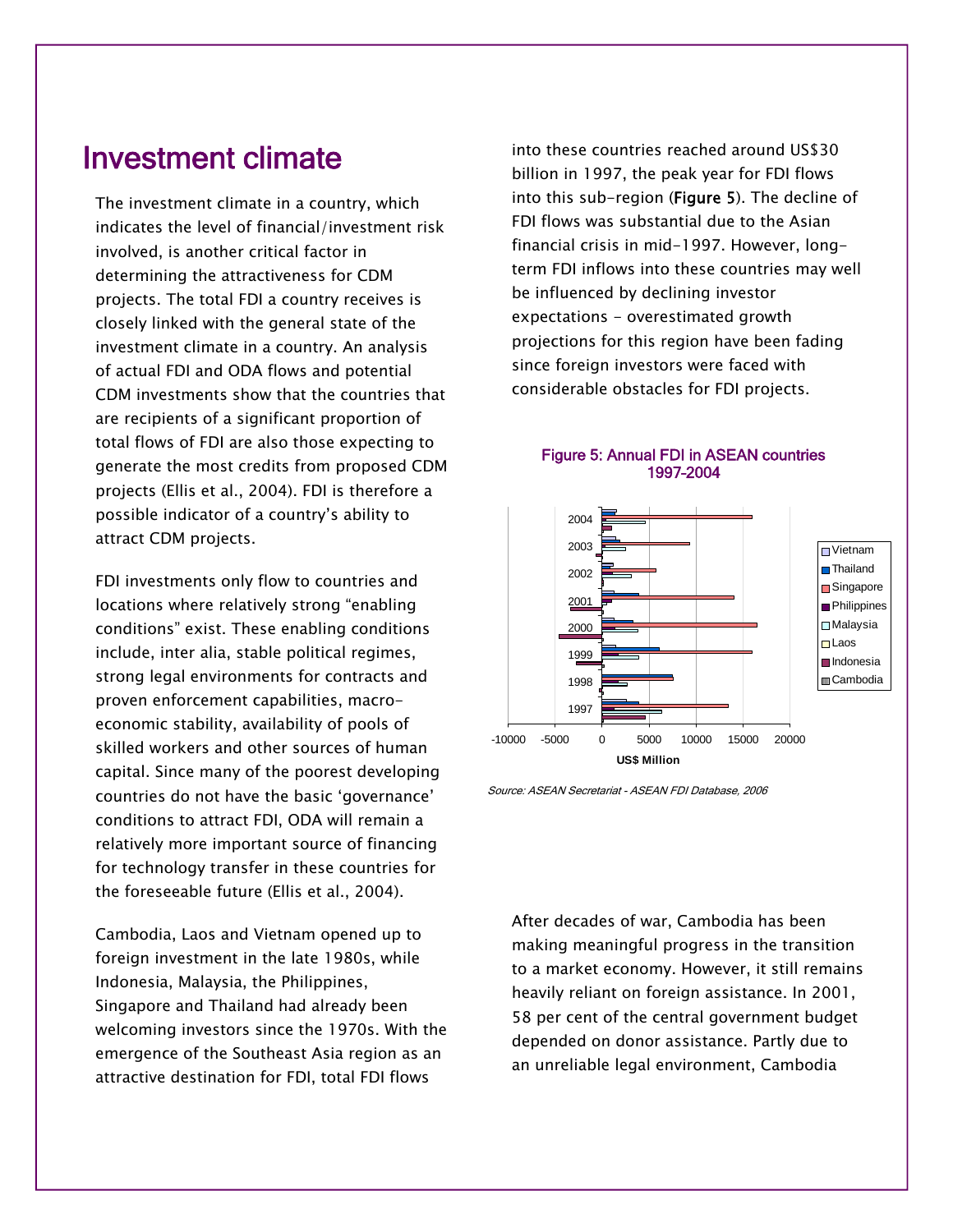has had trouble attracting FDI and levels have fallen from 1997 onwards. Foreign investment has been concentrated in garment and textile sectors, which account for 90 per cent of the country's exports.

 In Indonesia, FDI growth has been negative for a number of years and a net inflow has been achieved only recently.

 After Cambodia, Lao PDR is the poorest country in East Asia. After eight years of reforms and economic progress slowed down in 1998, the government has become totally dependent on foreign aid. Low confidence in the Laotian economy, a poor investment climate and lack of infrastructure make it extremely difficult for this land-locked country to attract FDI. Most foreign investors (especially investors from Thailand) have recently withdrawn from Laos and FDI approvals plummeted from a peak of US\$2.6 billion in 1995 to a mere US\$25 million in 2004. Hydropower schemes account for much of FDI, and this sector is likely to attract most foreign investments

has consistently received the highest amount of FDI in the region.

 A crucial element in Vietnam's long-term development strategy is the continued ability to attract and utilise relatively large amounts of overseas capital, both FDI and ODA. For the 2001-2005 period, the Government of Vietnam had established targets for FDI at US\$11 billion in disbursements from existing and newly licensed foreign investments and for approximately US\$10-11 billion in ODA. These levels of FDI and ODA estimates were required to support the government's GDP growth target of 7.5 per cent per year. By December 2004, Vietnam had attracted nearly US\$ 46 billion in cumulative FDI commitments.

The Annual IPS ASEAN  $9+1$  Competitiveness Ranking Indices compiled by the Institute of Policy Studies has comprehensively ranked the nine ASEAN countries based on four main groups of indices (Table 5). The competitiveness ranking may explain the

(Bank of Lao PDR, 2005), opening a niche for CDM investments.

 The Philippines has managed to attract an increasing amount of FDI, but is lagging behind Malaysia, Singapore and Thailand. Despite being the smallest country, Singapore

| Country            | Overall       | Economic<br>environment | <b>Political</b><br>environment | <b>Business</b><br>environment | Social<br>environment |
|--------------------|---------------|-------------------------|---------------------------------|--------------------------------|-----------------------|
| Singapore          |               |                         |                                 |                                |                       |
| Malaysia           | $\mathcal{P}$ | 3                       | 2                               | 2                              | 2                     |
| <b>Thailand</b>    | 3             | 2                       | 3                               | 3                              | 3                     |
| <b>Philippines</b> | 4             | 4                       | 4                               | 4                              | 4                     |
| Vietnam            | 5             | 6                       | 6                               | 5                              | 5                     |
| Indonesia          | 6             | 5                       | 5                               | 6                              | 8                     |
| Cambodia           |               |                         | 7                               |                                | 6                     |
| Lao PDR            | 9             | 9                       | 9                               | 9                              | 6                     |

Table 5: ASEAN competitiveness ranking

Source: Tan et al. 2005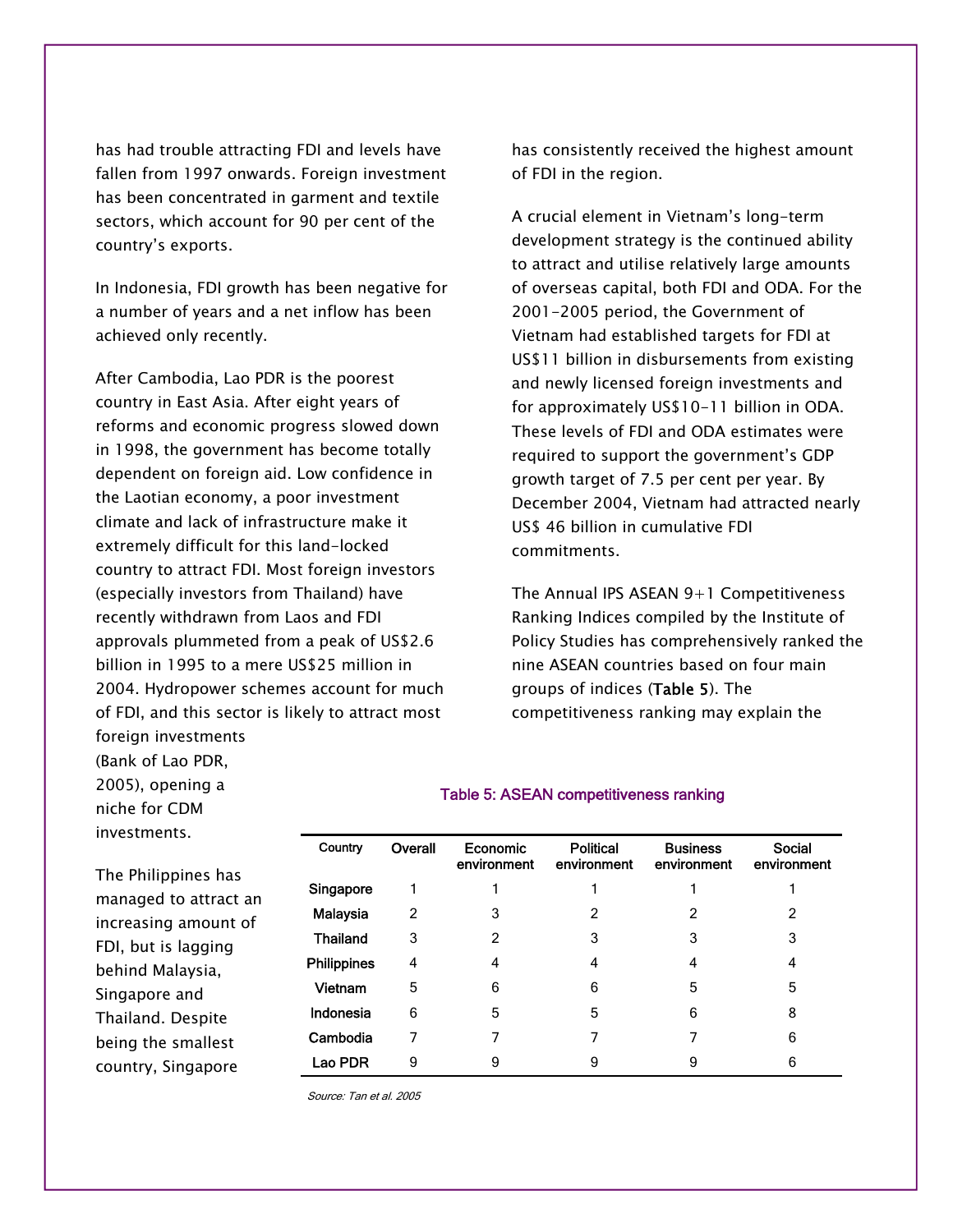share of the countries in the region with regard to FDI flows as shown in Figure 5.

 In September 2006, Institutional Investor magazine gave the risk rating for ASEAN countries as shown in Table 6. The magazine

#### Table 6: Risk rating according to Institutional Investor

| <b>Country</b>     | <b>Risk rating</b> | Risk ranking in the<br>world |
|--------------------|--------------------|------------------------------|
| Cambodia           | 18.4               | 142                          |
| <b>Indonesia</b>   | 42.1               | 79                           |
| Laos               | 21.8               | 128                          |
| <b>Malaysia</b>    | 68.7               | 38                           |
| <b>Philippines</b> | 44.2               | 75                           |
| Singapore          | 91.0               | 15                           |
| <b>Thailand</b>    | 62.0               | 53                           |
| Vietnam            | 42.6               | 78                           |

publishes country credit ratings based on information provided by leading international banks, money management firms and economists. On the scale of zero to 100 per cent, 100 per cent represents the least risk of default.

# The role of CDM Institutions and regulations

#### CDM Institutions

 In order to be able to participate in CDM, host countries have to develop specific institutional arrangements. Although institutions may be set up quickly, it requires considerable time until the overall domestic institutional system is working efficiently and properly.

 The result of an expert poll on the relative importance of factors influencing CDM investment showed that a supportive host country's CDM approval system will be one of the most critical factors to attract investors (Point Carbon 2002). A supportive system of CDM institutions will include the following factors, although this list is certainly not exhaustive:

- Fulfilment of prerequisites for CDM participation, such as the ratification of the Kyoto Protocol and notification of a DNA;
- A clear policy decision by the host Party to engage in the CDM and transparent procedures/adequate institutions for project approval by the host government;
- Availability of advanced project proposals that meet the eligibility criteria for CDM projects and/or a failure to communicate these project opportunities to interested investors;
- Degree of awareness of private sector actors in potential CDM host countries of the opportunities offered by CDM;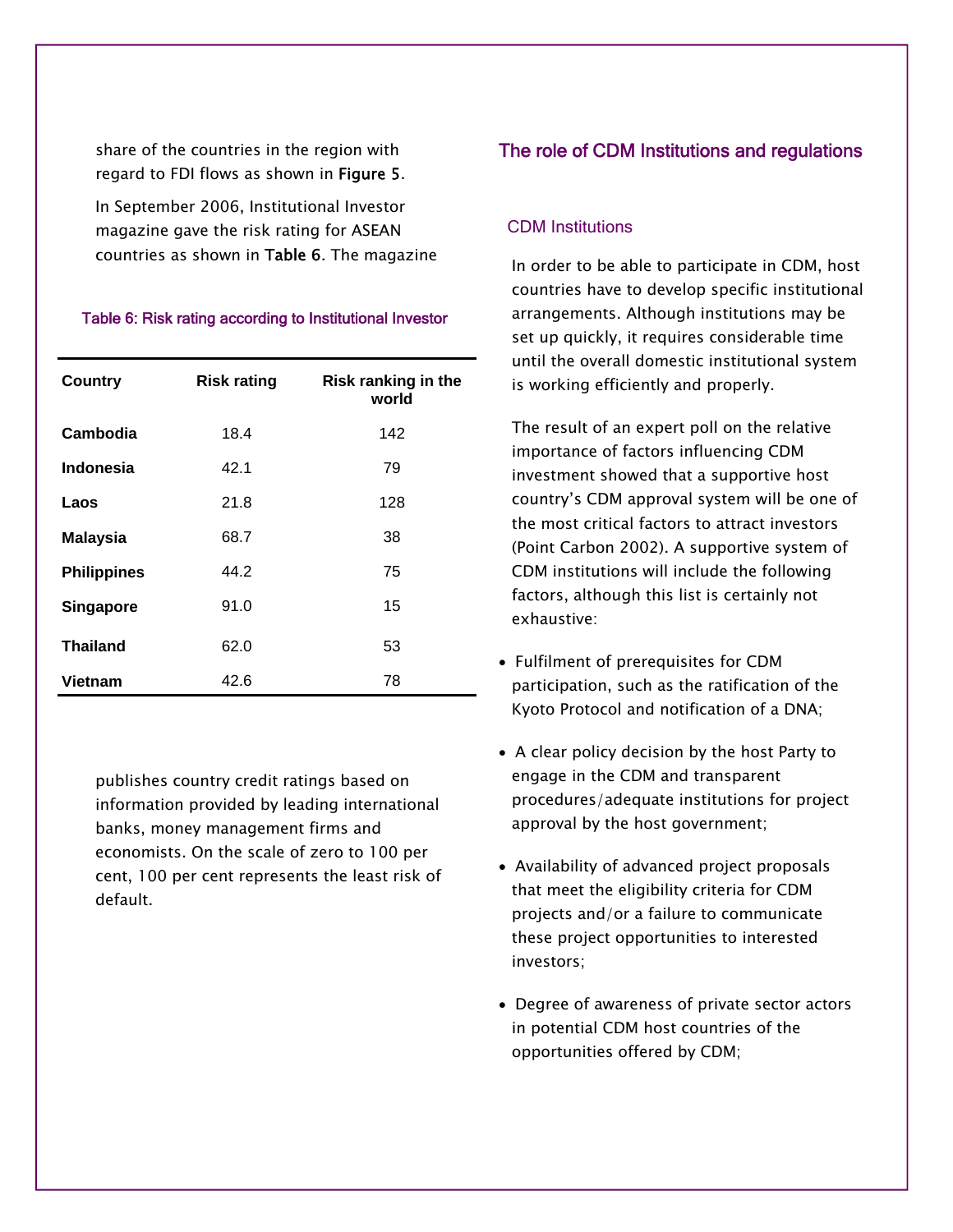• Degree of knowledge and acceptance of CDM by local stakeholders.

 There is no 'one-stop shop' approach or model to arrange a national CDM institution. There are many possibilities and each country will have to decide on the particular form of institutional development that is appropriate and in line with national circumstances.

 In this section, the summary of current CDM institutional structures in the ASEAN countries will be presented with regard to the following:

- Prerequisites for CDM participation, such as the ratification of the Kyoto Protocol and notifications of DNA;
- Status of CDM-relevant regulations; and
- Involvement of domestic actors in CDM.

 Then an analysis of strengths and weaknesses of the project approval procedures and the functions of existing DNAs is done. The experience of CDM project implementation in these countries will also be considered.

 In this section, Laos is excluded from some in-depth analyses because the CDM institution of the country is still in its very early stage of formulation. Although the country has notified the DNA to the Secretariat of the UNFCCC, its main functions and the structure are not yet defined.

 Cambodia, Malaysia, Thailand and Vietnam ratified the Kyoto Protocol in 2002, Laos and the Philippines in 2003, Indonesia in 2004 and Singapore only in 2006. The ratification was an initial step to facilitate CDM projects in

#### these nations.

#### Cambodia

 Cambodia established its Climate Change Office (CCCO) in the Ministry of Environment in June 2003. The Ministry serves as the interim DNA by decree of July 2003. CCCO's budget is completely financed by foreign donors; the government only funds the building, electricity and water. CDM activities of CCCO are funded through participation in UNEP-Risoe's CD4CDM. The CCCO works in a very professional manner and the staff is enthusiastic. They have already provided capacity building to the one-person Laotian DNA. However, it is unclear when the final decision on the institutional structure of the DNA will be taken. Criteria for the assessment of sustainable development are currently being developed. As in the case of the existing Interim DNA, the proposed structure of the future Cambodian DNA gives a central role to the Ministry of Environment. The approval process of proposed CDM projects is similar. However, the structure has been developed to give key DNA players more formalised roles in the assessment process.

#### Indonesia

 The Indonesian DNA, which was notified in 2005 after three years of preparation, has a two-tier structure: the Board, which is called the National Committee on the Clean Development Mechanism (NCCDM) and a Technical Team. The NCCDM will consist of first echelons of eight most relevant governmental Ministries and Agencies. The Technical Team largely reflects the technical aspects of the NCCDM at the lower echelons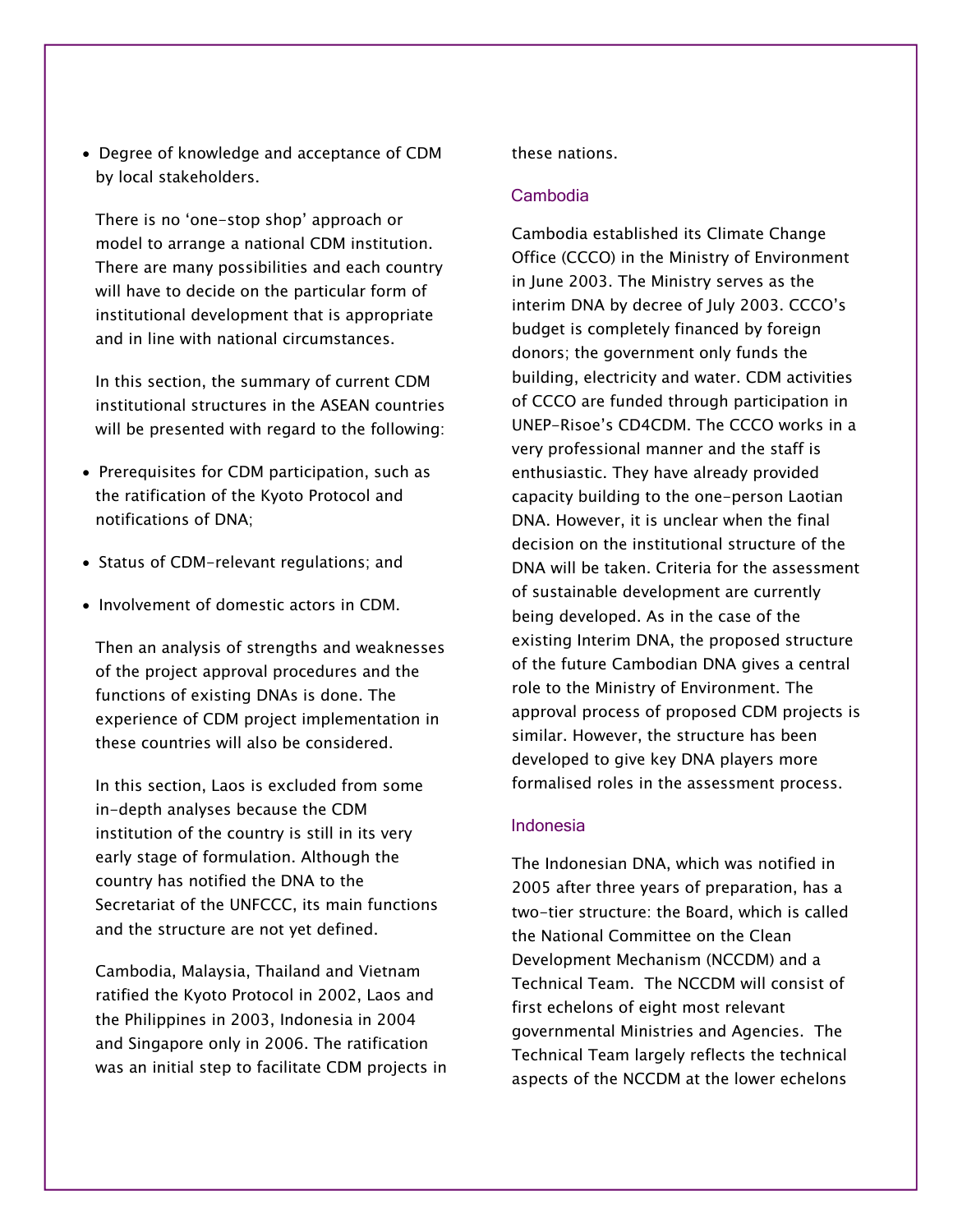to undertake the technical works of appraising the proposals. The NCCDM is assisted by a Secretariat. In the first years, the Ministry of Environment will host the Secretariat of the NCCDM, with a possibility in the future of setting up an independent, private sector-run secretariat. When there is a need to invite additional expertise in specific project appraisal, the NCCDM can call on a Roster of Experts. When there are credible and representable complaints from affected communities, the NCCDM can also hold a Stakeholder Forum to resolve them.

 The Indonesian DNA has also put together a procedural cycle and a list of criteria and indicators to appraise proposed CDM projects. The list of criteria and indicators and other information regarding CDM in Indonesia are widely published, and accessible on the Ministry of Environment's website (www.dnacdm.menlh.go.id).

#### Lao PDR

 The Science Technology and Environment Agency (STEA) at the Prime Minister's Office in Laos was notified as the DNA in late 2004. However, a workshop in Laos showed that this decision was taken thinking that the DNA was just another name for the climate change focal point and that no decision-making competencies would be linked to the DNA function. It has now been agreed that a formal request for "grafting" the DNA on an existing committee has to be made and that procedures need to be adopted. The main difficulty is the lack of project proposals, which prevent the DNA staff from gaining experience. Main functions of Laos' DNA are

still under discussion. Compared to Cambodia and Vietnam in terms of functioning DNA and building up a national framework, Laos lags far behind with far-reaching consequences for its perceived unattractiveness in the carbon market in general and in seeking finance donors in particular.

#### Malaysia

 On 31 May 2002, the National Steering Committee on Climate Change chaired by the Secretary General of the Ministry of Science, Technology and the Environment (MoSTE) agreed to establish a two-tiered organisation for CDM implementation in Malaysia. The two-tiered institutional set-up comprises the National Committee on CDM (NCCDM) and two Technical Committees. The role of the National Committee is to evaluate and endorse recommendations made by the Technical Committees regarding CDM project proposals. In addition, this Committee provides policy direction and guidelines for implementation of CDM projects at the national level.

 Formally, the DNA is housed at the Conservation and Environmental Management Division at MoSTE. The roles of the Technical Committees are to

- provide policy guidance on CDM projects in the sector concerned;
- ensure that the proposed CDM projects comply with national development strategies and guidelines; and
- recommend evaluated CDM project proposals to the NCCDM for national approval.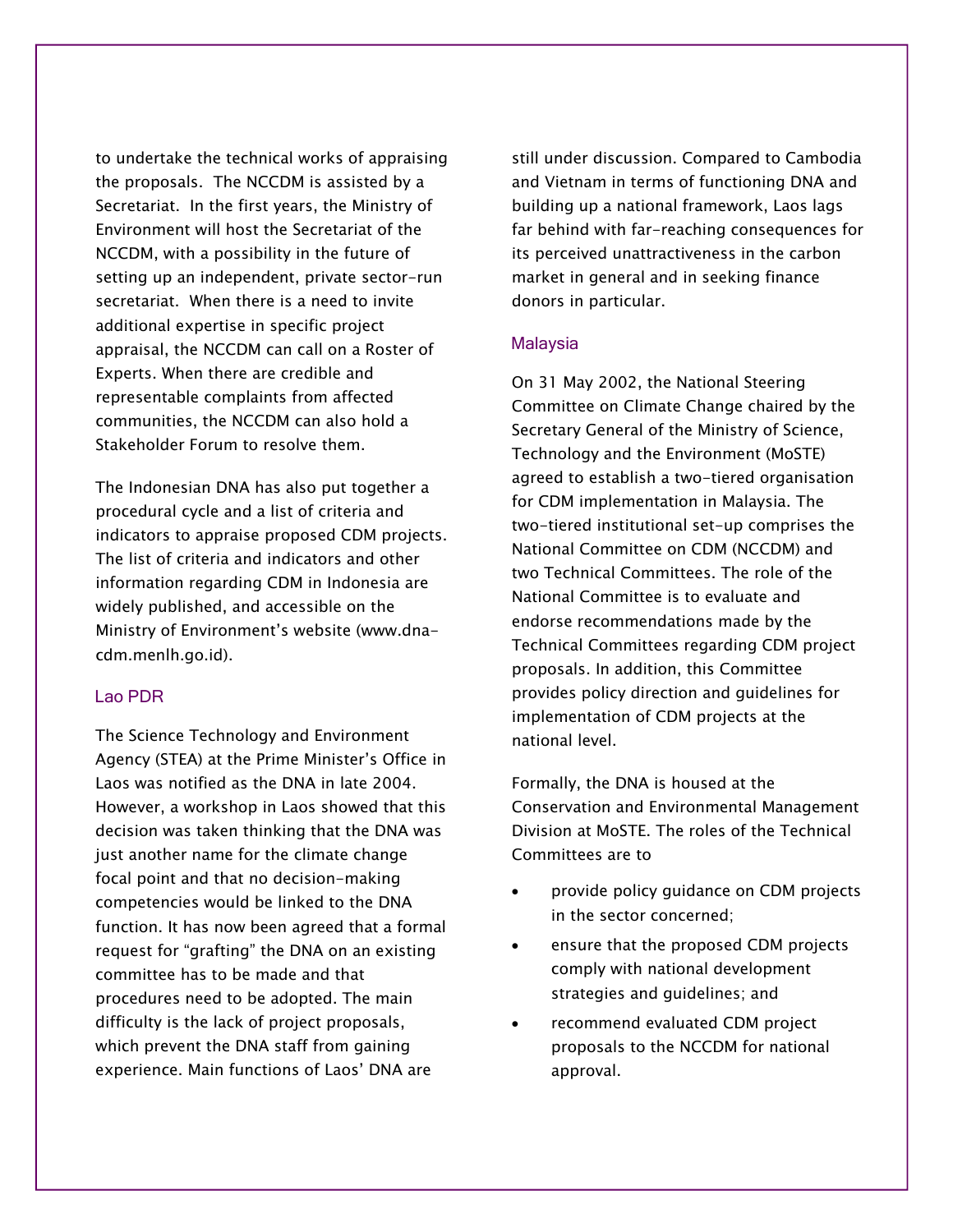Pusat Tenaga Malaysia (PTM) was appointed as the Secretariat to the Technical Committee on Energy. The Forest Research Institution of Malaysia (FRIM) has been appointed the Secretariat to the Technical Committee on Forestry. The main roles of PTM as the CDM Energy Secretariat are to assist the Technical Committee in evaluating CDM proposals, to provide policy input on CDM to the government, to conduct CDM outreach activities and to provide advisory services to potential local and foreign CDM investors in the energy sector.

#### **Philippines**

 In June 2004, the Department of Environment and Natural Resources (DENR) was designated the Philippine DNA, assisted by a steering committee with representatives from other Departments. Its tasks are to formulate and develop a national CDM policy, to develop the criteria, indicators, standards, systems and procedures, and evaluation tools for the review of CDM projects; and to monitor the implementation of CDM projects. It is authorised to create Technical Evaluation Committees, and committees on energy, on waste and on forestry have been established.

#### **Singapore**

 The DNA for Singapore was notified to the UNFCCC only in 2006, and its procedures are unclear. So far, no project has been approved.

#### **Thailand**

 The government of Thailand set up a National Committee on Climate Change (NCCC) and a Climate Change Expert Committee immediately following the country's

ratification of the UNFCCC in 1993. However, the bureaucratic reforms and restructuring in 2002 de facto abolished both committees and left a vacuum as far as the institutional framework for climate change and CDM was concerned. To rectify this situation and eliminate the resulting uncertainty, a NCCC was re-established in July 2003, and the Ministry of Natural Resources and the Environment (MONRE) was designated DNA.

 The NCCC is chaired by the Minister of Natural Resources and the Environment, and the National Environment Board - a cabinetlevel body chaired by the Prime Minister. As of October 2004, the procedure for CDM projects was as follows: project proposals are submitted to the CDM Cooperation Centre under MONRE's Office of Natural Resources and Environmental Policy and Planning (ONEP), which then forwards it to either the Energy and Industrial or the Agricultural and Resources Working Group. An EIA and Public Health Working Group also looks at each proposal. After approval from these working groups, the proposal is submitted to the NCCC, the National Environment Board and finally to cabinet. This cumbersome procedure has meant that no CDM project has been approved by the Thai DNA so far.

#### Vietnam

 Vietnam was one of the first countries in Asia to establish its DNA. The International Cooperation Department of the Ministry of Natural Resources and the Environment (MONRE) was designated the DNA in March 2003. In April 2003, a CDM National Executive and Consultative Board (CNECB) was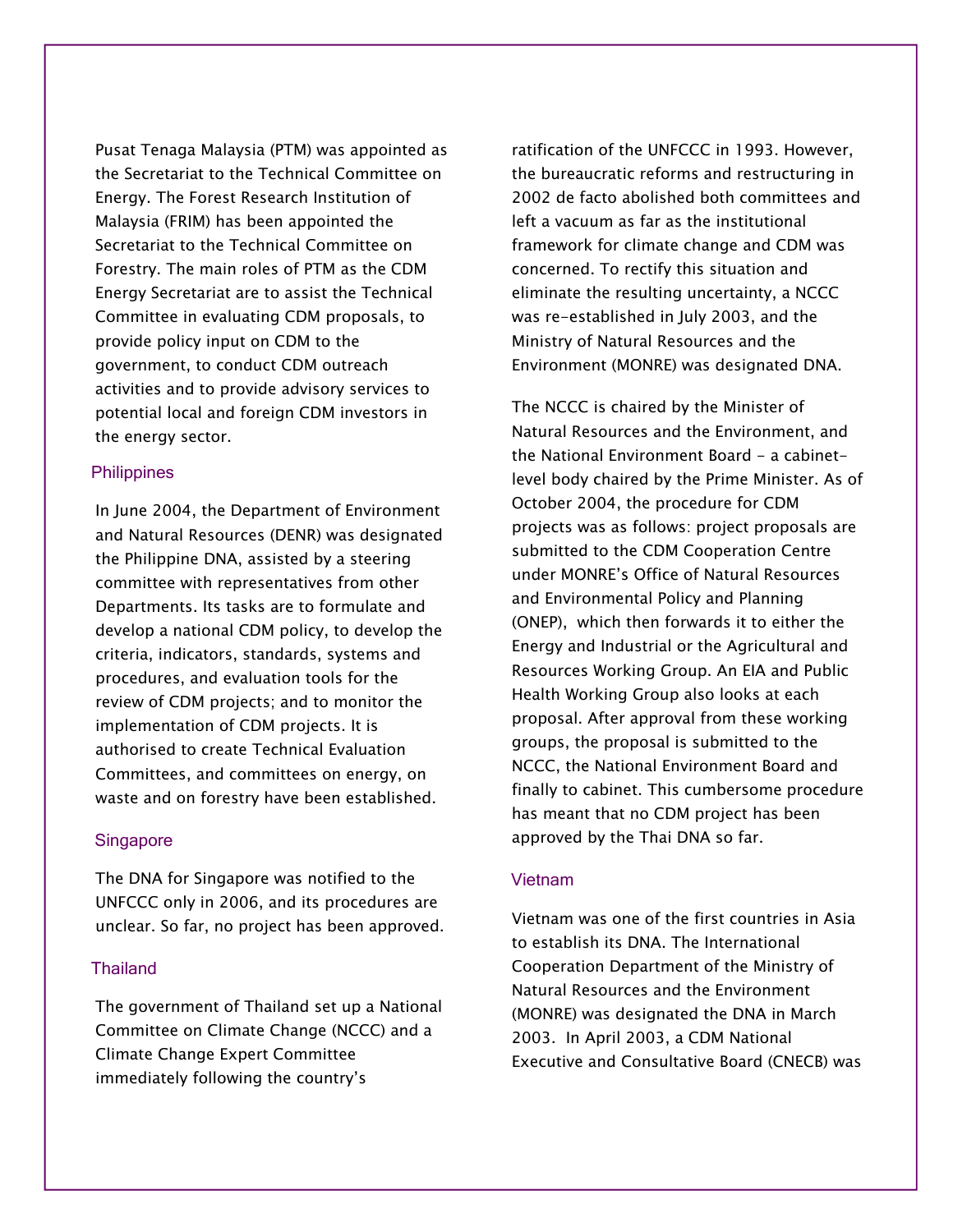formed with representatives from MONRE (three members), Ministry of Trade, Ministry of Science and Technology, Ministry of Foreign Affairs, Ministry of Finance, Ministry of Planning and Investment, Ministry of Agriculture and Rural Development, Ministry of Industry, and the Vietnamese Union of Science and Technology Associations.

 CNECB initially met twice a year, but acknowledging that the semi-annual meetings would result in inflexibility and less time efficiency for project developers, CNECB meetings are convened more frequently since 2005.

 Although a rough set of sustainability criteria exist, they have not been operationalised by MONRE staff. The criteria are in the process of being developed into specific, quantitative standards since 2005, with assistance from the German Technical Cooperation Agency GTZ, but the process is not yet complete. Project proposals have to be submitted one month before a CNECB session in Vietnamese and English, with an approval letter from the relevant Ministry. Members from different ministries that are part of CNECB give their comments, and a decision is taken based on a three-fourth majority voting. Rejected proposals can be resubmitted an unlimited number of times.

### CDM regulations in detail – the examples of Cambodia and Vietnam

 This section presents a detailed assessment of the legal framework of two countries with well-developed CDM approval guidelines. As is usually the case with trade and investment in general, host countries with the most transparent rules and most streamlined procedures will be in the best position to compete for CDM resources.

 National strategies for CDM should be based on local sustainable development objectives. It is important to identify national policies already established for social and economical development in areas related to climate change such as energy, LULUCF and industry. These policies will ultimately have the greatest impact on national resources and the environment at the local level and on climate change at the global level. CDM is a real opportunity to channel resources towards projects that are most likely to further national development priorities.

#### CDM approval process in Cambodia

 The legal framework and relevant laws and regulations for CDM investments in Cambodia are reflected in Figure 6.

 The procedure to approve a submitted CDM project is illustrated in Figure 7. The whole process is expected to take around 55 working days.

#### CDM approval process in Vietnam

 In order to facilitate CDM projects, a Prime Minister's Guidance on CDM is being developed in Vietnam. It was to come into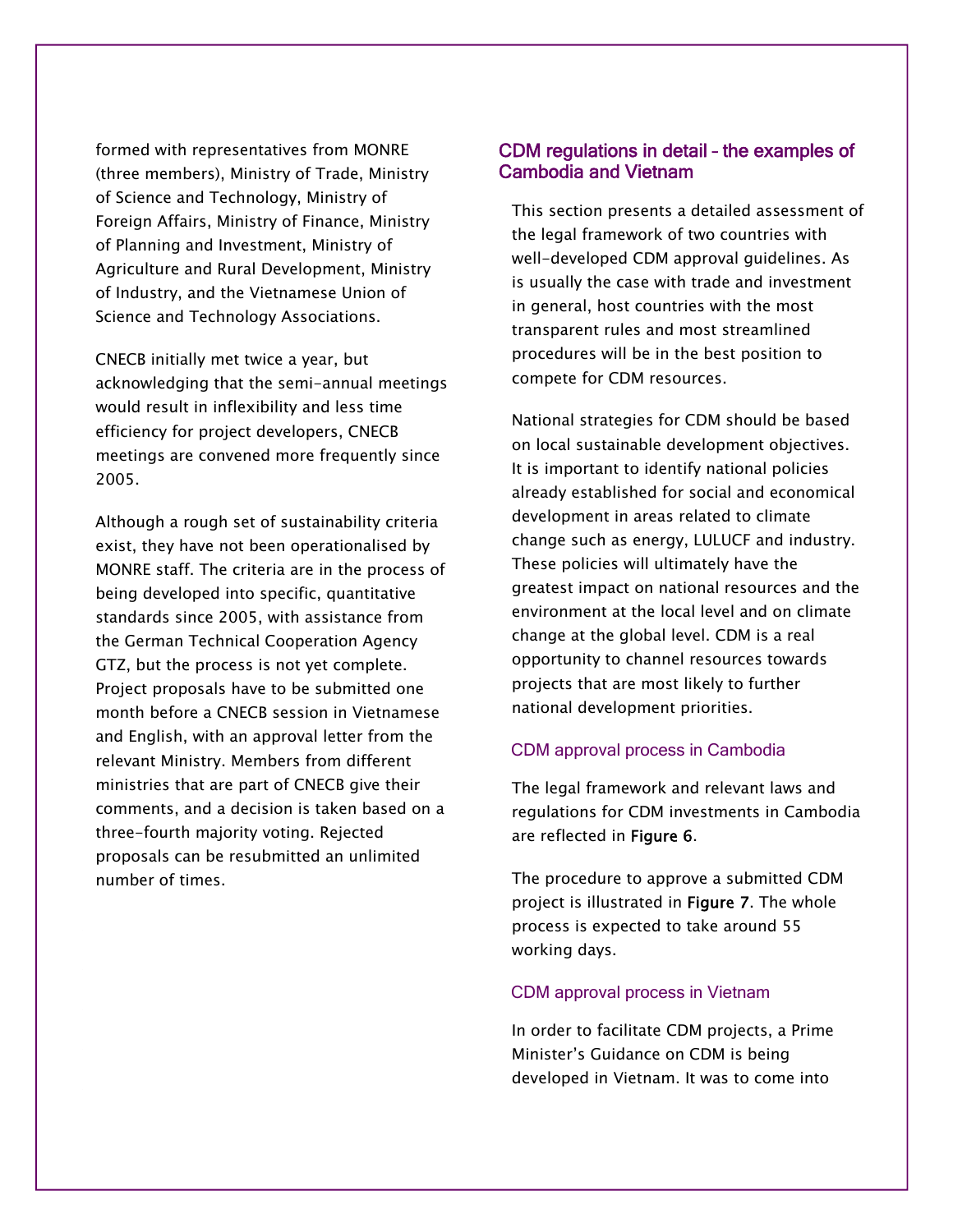

force at the end of 2005 but is delayed considerably. Recently, there are a

number of the laws and/or regulations relevant to all investment projects in Vietnam which all CDM projects must comply with, including:

- Law on Foreign Direct Investment, Ministry of Planning and Investment
- Law on Environment Protection, Ministry of Natural Resources and Environment
- Law on Finance, Ministry of Finance
- Law on Tax, Ministry of Finance

Besides these laws, the specific sectoral laws and/or regulations will also apply for sectoral CDM projects - for instance, CDM afforestation and reforestation, CDM energy etc. Within the energy sector, the relevant sectoral regulations include:

- The Decree of Government No. 45/2001/ ND-CP dated 2 August 2001 on activities and use of electricity
- Law on Mineral Resources
- Law on Oil and Gas
- National Policy on Energy

 If a CDM project is conducted in the agricultural sector, it shall be consistent with the Strategy for agriculture and forestry development by 2020. The Law on Forest Protection and Development will be applied for forestry CDM projects. The key legislation applicable to CDM projects in Vietnam is summarised in Figure 8.

 The procedure to approve a submitted CDM project is illustrated in Figure 9.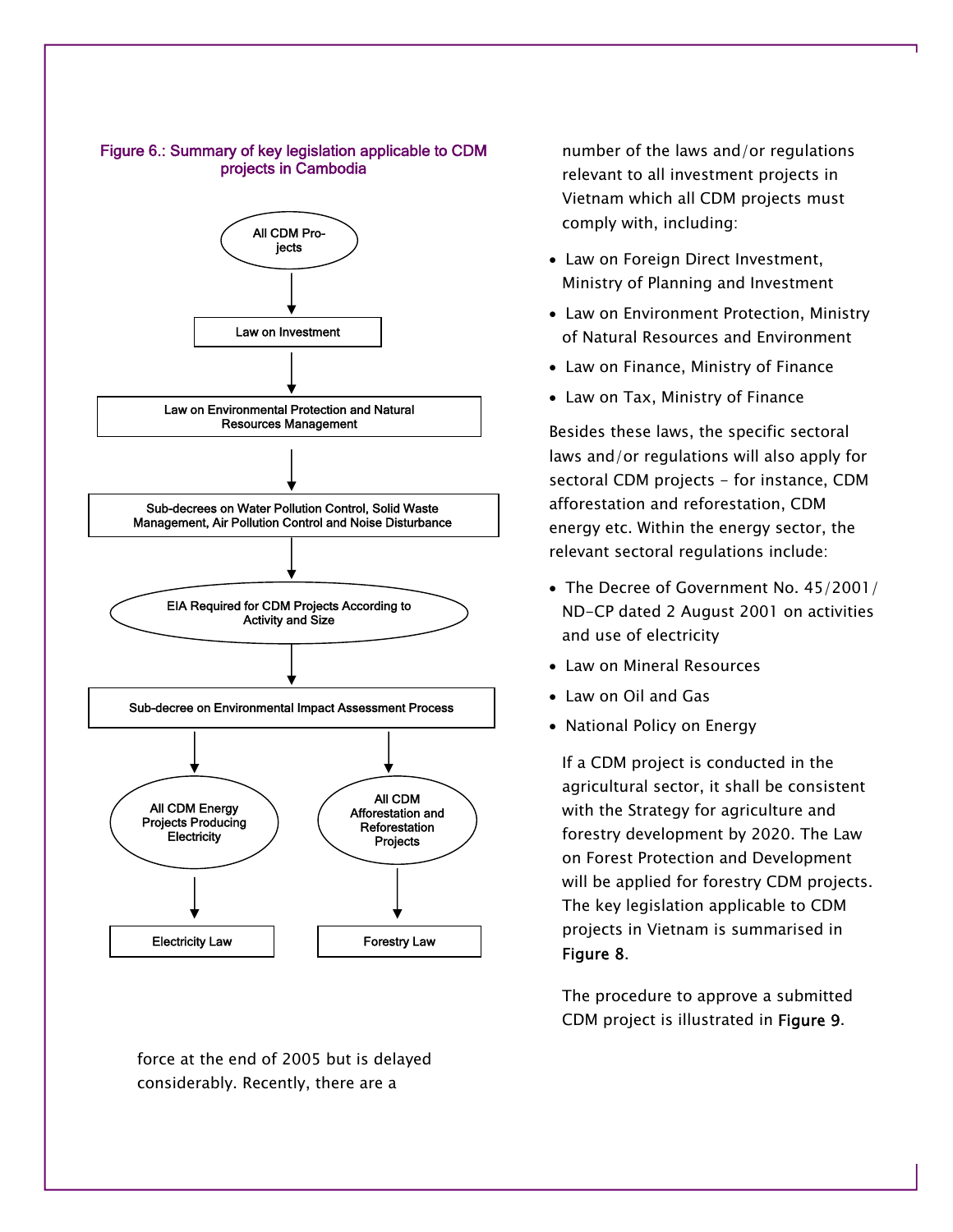

# Domestic stakeholder involvement

 Attaining broad stakeholder participation is one of the most challenging steps for a host country to promote CDM projects (Table 7). Some countries have centralised programmes within the central government institutional framework. Others have achieved active participation from all sectors of the society and different sectors of the economy. Participation of the private sector encourages a less bureaucratic, more result-oriented and

business-like approach. Private and public developers together or on their own are the real actors and the driving forces for the implementation of cost-effective mitigation options (Manso, 2003).

 Based on experience in Cambodia and Vietnam, cooperation and a supportive atmosphere within ministries and relevant governmental agencies is a priority while establishing the institutional structure for CDM. In the two countries, capacity building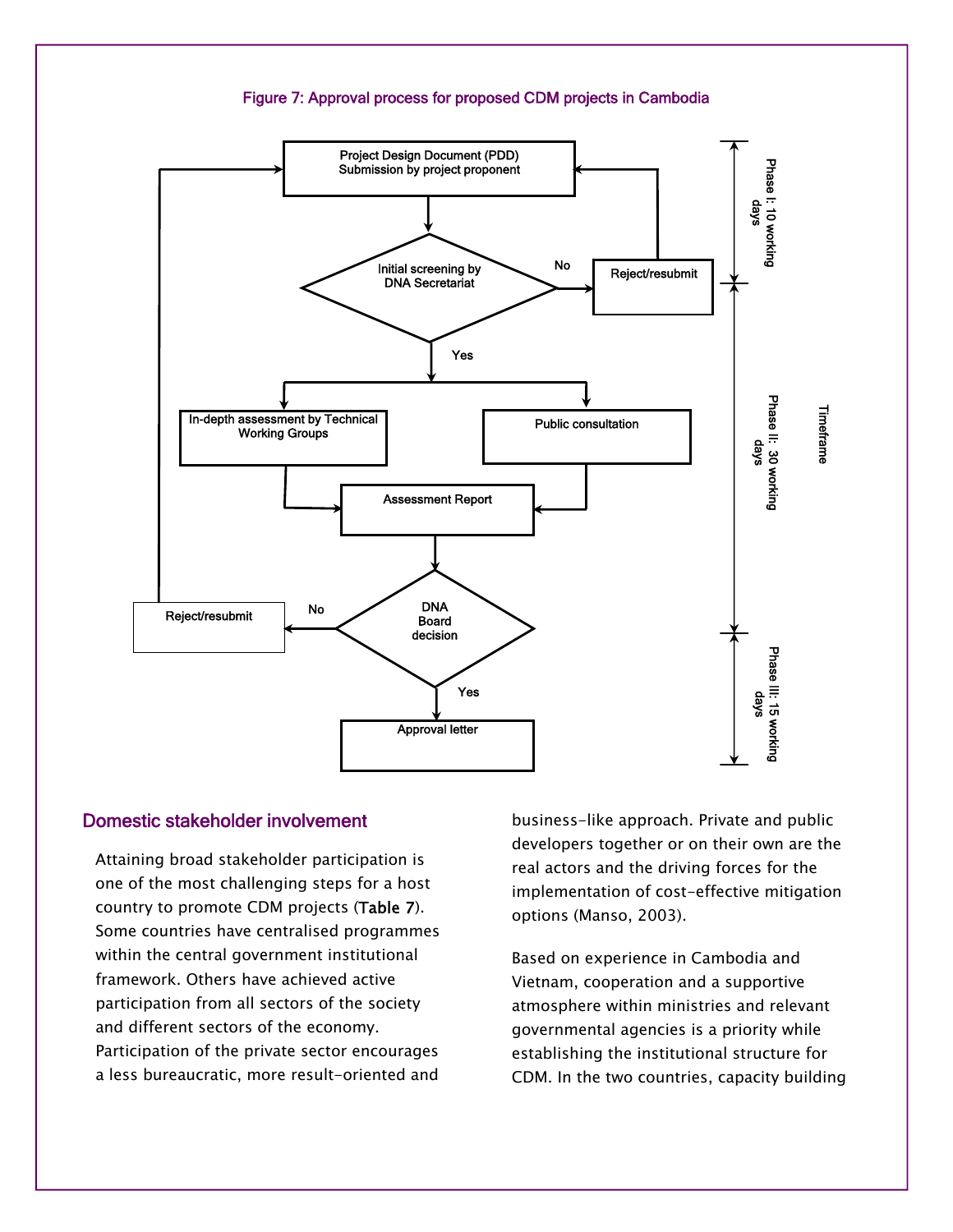#### Figure 8: Legislation applicable to CDM projects in Vietnam



projects have helped achieve smooth interministerial co-operation thus far. However, this is not sufficient to create driving forces for promoting CDM activities. The next stage of capacity building programmes should focus on local actors, including companies, consultants specialised on energy and environmental issues as well as

banks and other financial institutions in order to promote CDM among the business community.

# Project approval process

 The overall project approval procedure is of paramount importance for investors, as this step will determine part of the transaction costs incurred. Based on the design of the CDM project approval procedures in Cambodia and Vietnam, a strength-weakness assessment of the procedures of each country is undertaken in Table 8. The assessment of the functions of the DNA are shown in Table 9.

 In summary, the CDM institutional system in both Cambodia and Vietnam has been developed to meet the necessary conditions to enter the carbon market. However, distinguishing themselves in the CDM market with respect to the host country CDM institutional competitiveness depends upon how efficiently these systems perform.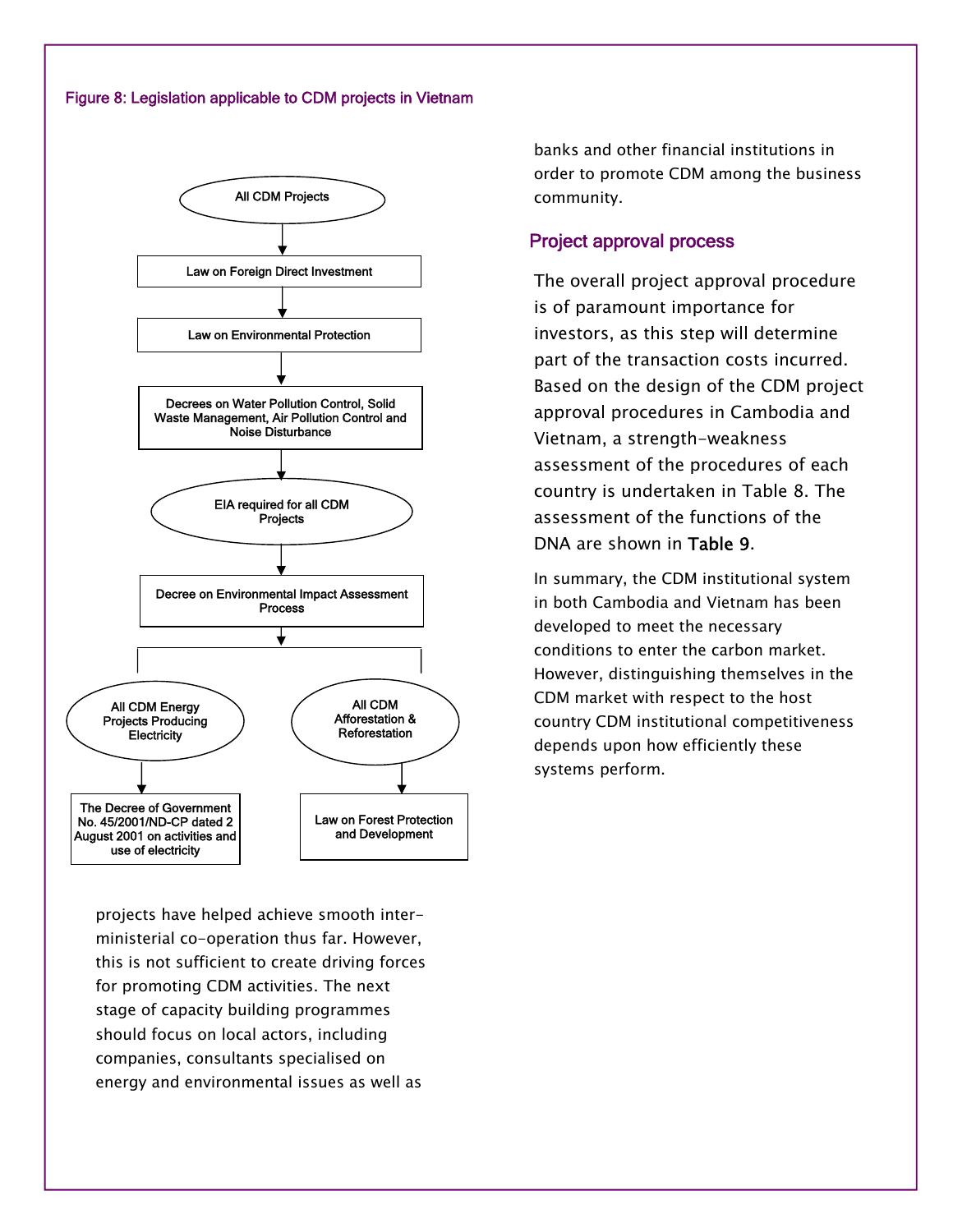|                                                    | Table 7: Local stakeholders participating in CDM projects and their main roles                                                                                                                                                                                                                                                                                                                                                                                                                                                                                        |
|----------------------------------------------------|-----------------------------------------------------------------------------------------------------------------------------------------------------------------------------------------------------------------------------------------------------------------------------------------------------------------------------------------------------------------------------------------------------------------------------------------------------------------------------------------------------------------------------------------------------------------------|
| Government                                         | Overall coordination and information service<br>$\bullet$<br>Initiate and support the development of CDM related expertise/capacity on all levels<br>Devise GHG policies, including integration of these policies with sectoral policies<br>Develop CDM specific rules and criteria<br>Definition of standards/protocols<br>Project cycle management (assessment, selection, evaluation)<br>Co-financing of projects, e.g. through revenues from $CO2$ tax<br>Verification (including: baseline, additionality. monitoring)<br>Enforcement<br><b>UNFCCC</b> reporting |
| Enterprise, industry                               | Plan and propose projects<br>Financial engineering for projects<br>٠<br>Implement projects<br>Monitor emissions and baselines<br>Report on successful projects and problem areas<br>Provide feedback on efficiency of procedures etc.                                                                                                                                                                                                                                                                                                                                 |
| Institutions, firms providing<br>special expertise | Provide technical/economic/financing know-how<br>$\bullet$<br>Help mobilise the industry sector<br><b>Baseline calculations</b><br>Modelling<br>$\bullet$<br>Verification/certification services<br>$\bullet$                                                                                                                                                                                                                                                                                                                                                         |
| <b>NGOs</b>                                        | Help in promoting public awareness on the issue<br>Help in project identification<br>Watchdog role: policies, procedures, implementation, enforcement                                                                                                                                                                                                                                                                                                                                                                                                                 |

# CDM project experience in ASEAN

 Host countries in ASEAN show significant differences in status of CDM project development. These differences can be mainly explained by the diverse potential for CDM in each country, for instance resulting from the structure of the energy sector and the investment climate and differences in establishing the related policy and institutional framework.

So far, the Philippines has the lion's share of projects submitted in the region (Figure 10).

This is mainly due to a large number of small projects in the agriculture waste sector (Table 10).

# CERs generated until 2012

 In terms of the total CERs expected from submitted CDM projects until 2012 (Figure 11), however, Malaysia tops the list while the Philippines is much below than even Thailand and Indonesia despite having submitted the most number of projects.

 The low CER volumes of CDM projects in Vietnam, Cambodia and Lao consistently reflect the total number of projects developed in these countries.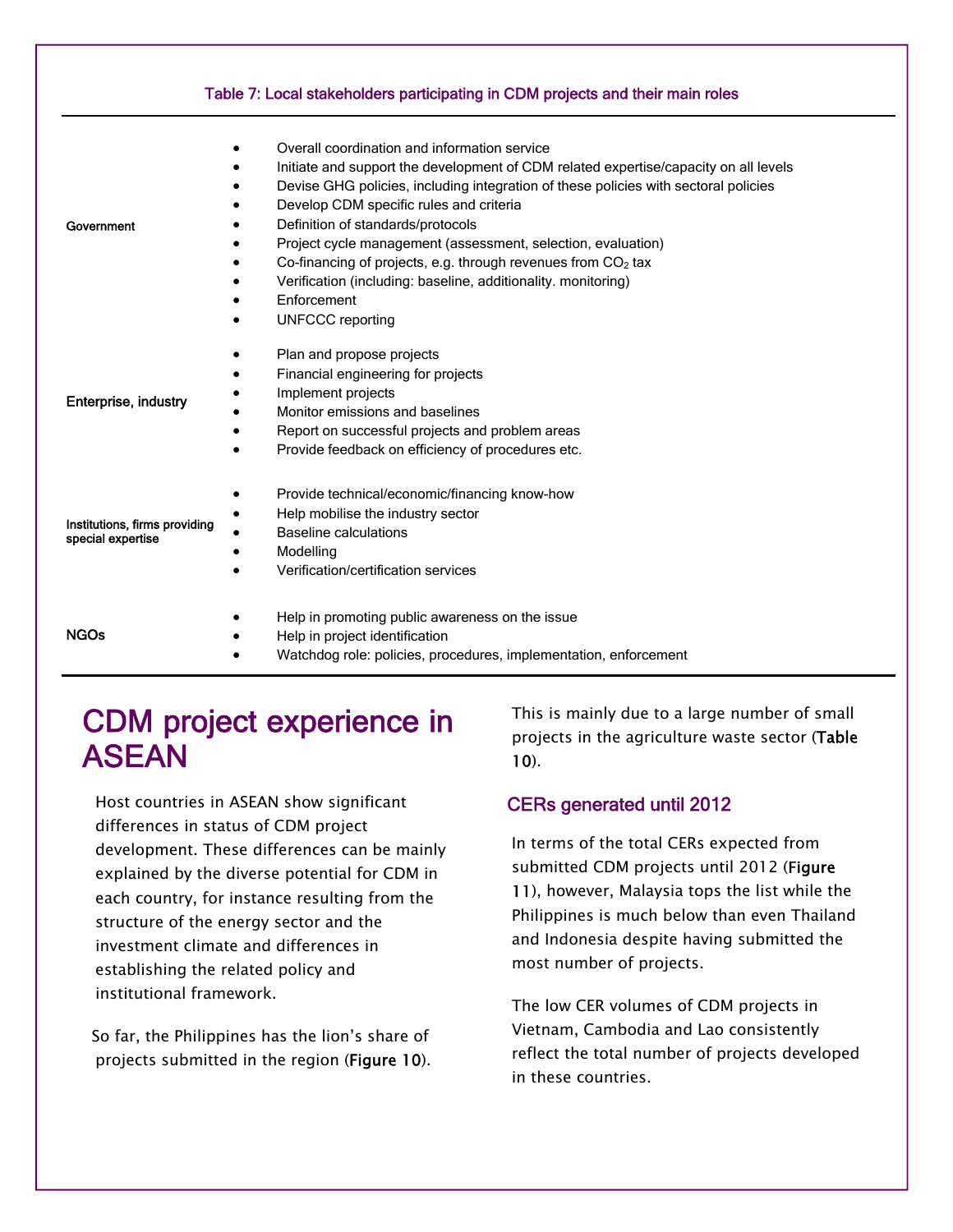One can distinguish the region by the three groups:

- High CER generation: Malaysia, Thailand and Indonesia
- Middle CER generation: the Philippines and Vietnam

projects

• Low CER generation: Cambodia and Lao PDR

 Although this list can change in the long term if middle-ranking countries develop more appropriate strategies to mobilise CDM flows, the picture is likely to remain the same, with perhaps some swapping of positions within the high-ranking group.



**Registration** 

#### Table 8: Strength (S) -Weaknesses (W) assessment of the CDM-project approval procedures in Cambodia and Vietnam

CDM Executive Board

| Criteria                                                                                                                           | Cambodia                                                                                                                                                                                                    | Vietnam                                                                                                                                                                                          |
|------------------------------------------------------------------------------------------------------------------------------------|-------------------------------------------------------------------------------------------------------------------------------------------------------------------------------------------------------------|--------------------------------------------------------------------------------------------------------------------------------------------------------------------------------------------------|
| Cost-efficiency                                                                                                                    | S: no approval fee                                                                                                                                                                                          | S: no approval fee                                                                                                                                                                               |
| <b>Time-efficiency</b>                                                                                                             | 55 working days for CDM approval, 28<br>days for Letter of Endorsement<br>S: quite clear timeframe for approval<br>phases and one window approach<br>W: medium time length compared to other<br><b>DNAs</b> | Submit one month before either April or Septem-<br>ber meeting of CNECB<br>W: less efficiency and flexibility in comparison<br>with other countries and time frames in interna-<br>tional stages |
| Definition of mandatory provisions<br>(EIA; compliance with applicable legal<br>framework; national/sectoral<br>development plans) | S: provided detailed guidance with regard<br>to legal requirements for CDM projects                                                                                                                         | S: provided detailed guidance with regard to legal<br>requirements for CDM projects<br>W: EIA for all projects                                                                                   |
| <b>Consistent set of sustainable</b><br>development criteria                                                                       | W: general and qualitative criteria                                                                                                                                                                         | W: general and contained qualitative criteria                                                                                                                                                    |
| Provision of monitoring and ex-post<br>evaluation                                                                                  | W: not yet available                                                                                                                                                                                        | W: not yet available                                                                                                                                                                             |
| Project document required                                                                                                          | S: submission of only PDD required                                                                                                                                                                          | Both Project Idea Note and PDD required<br>S: minimise risks<br>W: increased burden for project developers                                                                                       |
| Simplified procedure for small scale                                                                                               | W: not yet available                                                                                                                                                                                        | W: not yet available                                                                                                                                                                             |

Figure 9: Approval process for proposed CDM projects in Vietnam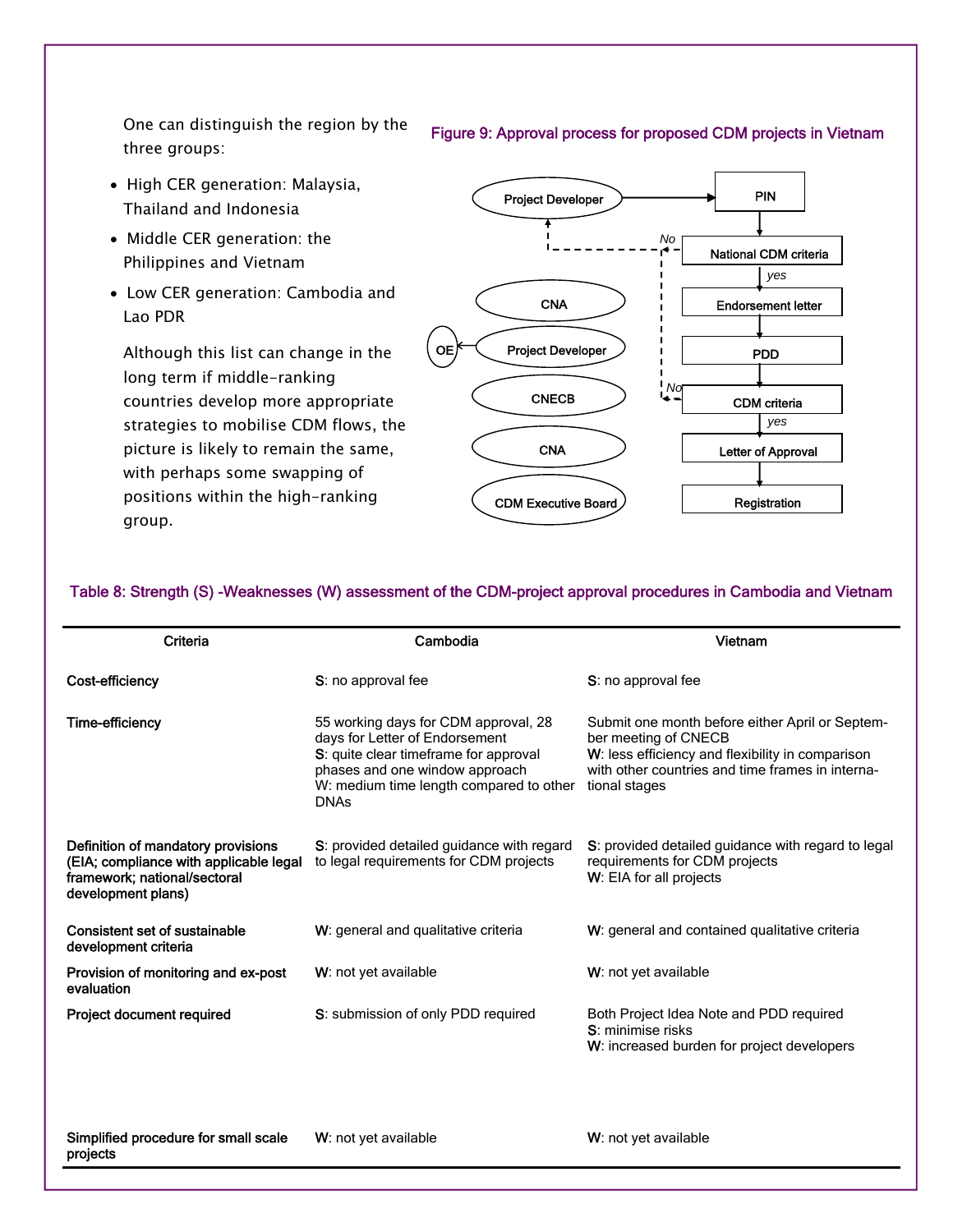#### Table 9: Evaluation of DNA functions of Cambodia and Vietnam

| Criteria                                                           | Cambodia                    | Vietnam                             |                                               |
|--------------------------------------------------------------------|-----------------------------|-------------------------------------|-----------------------------------------------|
| <b>Orientation function</b>                                        |                             |                                     | development.                                  |
| <b>Priority portfolios</b>                                         | X                           | X                                   | Unsurprisingly, these                         |
| <b>Strategic studies</b>                                           | X                           | X                                   | criteria vary by                              |
| Policy making                                                      | X                           | $\boldsymbol{\mathsf{x}}$           | countries – as do host<br>countries' national |
| <b>Regulation function</b>                                         |                             |                                     | circumstances and                             |
| Project assessment and approval                                    | $\boldsymbol{\mathsf{x}}$   | X                                   | development priorities.<br>Except Laos and    |
| National registry and project reporting                            |                             |                                     | Singapore, six ASEAN                          |
| <b>Promotion function</b>                                          |                             |                                     | countries have<br>determined the criteria     |
| Public awareness: training, information<br>dissemination/providing | X                           | X                                   | and indicators for<br>sustainable             |
| <b>Technical and commercial assistance</b>                         |                             |                                     | development screening<br>of CDM projects.     |
| <b>Coordination among ministries</b>                               | Fairly good                 | Good                                | Nonetheless the                               |
| Involvement of interested stakeholder                              | Limited representation from | Limited representation              | importance given to                           |
|                                                                    | private sector, NGOs        | from private sector,<br><b>NGOs</b> | these indicators varies                       |

An assessment of the sustainable development

between countries.

# Project activities submitted by country and sector

Table 10 and Figure 12 show that most of the CDM projects in the region are concentrated to a few categories. The majority are biomass power projects and agriculture waste. This is consistent with economic structures that are based on agriculture and food processing in and reflect biomass as an important source of energy in the region.

# Sustainable development impacts of CDM projects in ASEAN

 The host country government has the prerogative to establish criteria to assess whether or not a proposed CDM project activity helps in achieving sustainable

impacts of a specific CDM project against economic, social or environmental criteria is best done at the national level. However, an overview of sustainable development aspects based on project types is possible. Some project types, such as renewable electricity generation; electricity generation and

#### Figure 10: ASEAN submitted CDM projects, by country

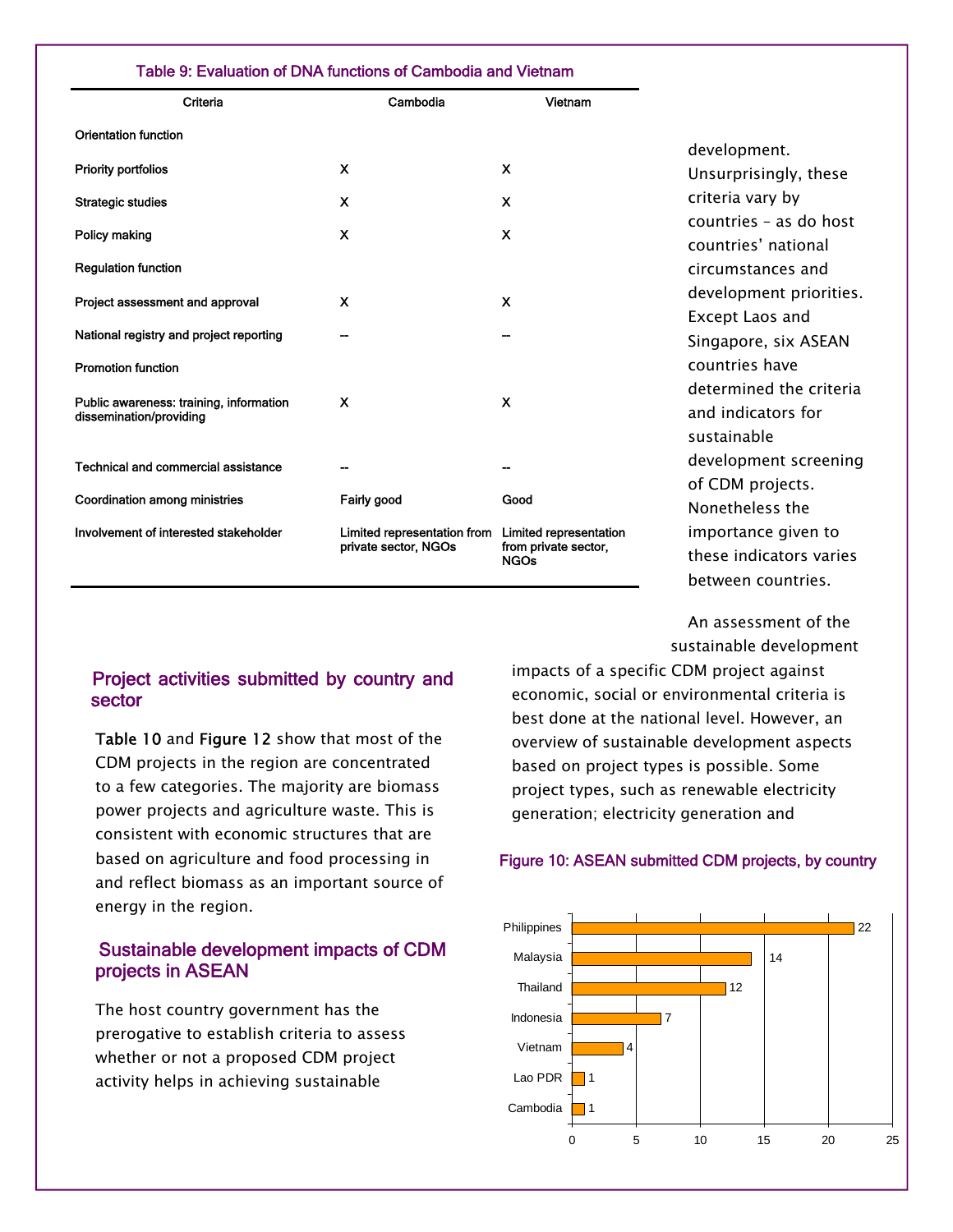

Source: Data from UNFCCC CDM website

methane capture from agriculture waste products; recycling of waste fuels in cement factories; and advanced manure management systems can have clear positive effects on local environmental pollution, economic development and employment, while reducing GHG emissions.

 These types of projects, with considerable sustainable development benefits, are the most popular in the ASEAN countries' CDM project portfolio and for the time being, these sectors offer relatively high potential CDM projects. Fortunately, CDM projects that result in considerable reduction of GHG emissions but bring few other environmental, economic or social benefits are not popular in this region.

 If the sustainable development criteria established by the ASEAN countries consistently reflects the sustainable development priorities of these host countries and the assessment process is implemented efficiently, the CDM projects will have positive impacts in this region.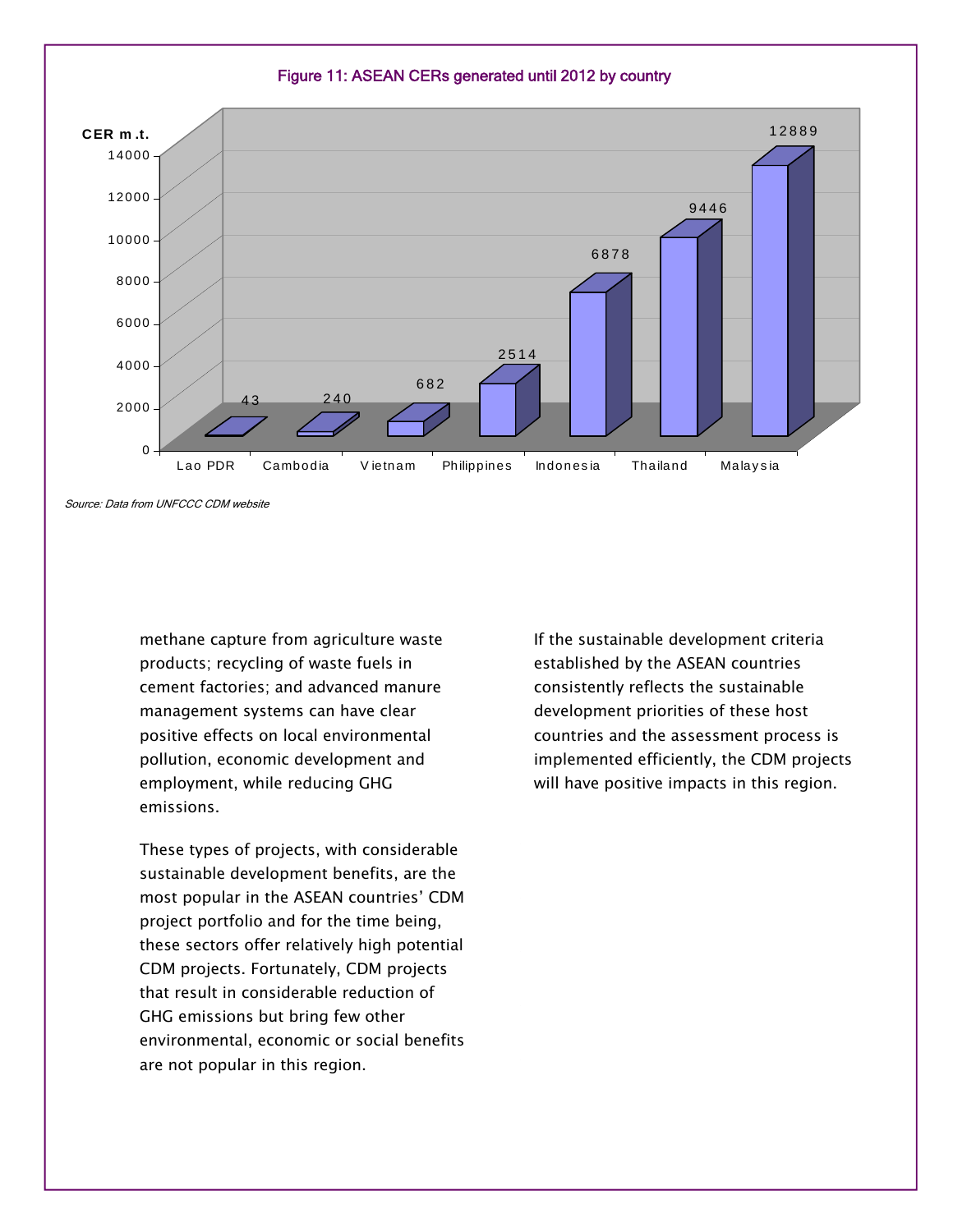| Project types                      | <b>Total</b><br>project<br>type |          | Number of submitted project activities |      |              |                |                 |         |
|------------------------------------|---------------------------------|----------|----------------------------------------|------|--------------|----------------|-----------------|---------|
|                                    |                                 | Cambodia | Indonesia                              | Laos | Malaysia     | Philippines    | <b>Thailand</b> | Vietnam |
| <b>Cement blending</b>             | $\mathbf{1}$                    | --       | 1                                      |      |              |                | --              |         |
| Oil-gas                            | 1                               | --       |                                        |      | $\mathbf{1}$ |                | --              |         |
| Renewable energy for<br>industry   | $\mathbf{1}$                    | --       |                                        | 1    |              |                | ۰.              |         |
| Waste                              | 1                               | --       |                                        |      |              |                |                 |         |
| Renewable energy for<br>households | 1                               | --       | $\mathbf{1}$                           |      |              |                |                 |         |
| Geothermal                         | 1                               | --       |                                        |      |              | 1              |                 |         |
| Wind                               | $\overline{\mathbf{2}}$         | --       |                                        |      |              | $\overline{2}$ |                 |         |
| Hydro                              | 3                               | --       |                                        |      |              |                |                 | 3       |
| Industry                           | 3                               | --       |                                        |      | 3            |                |                 |         |
| Landfill gas                       | $\mathbf{3}$                    |          |                                        |      | 1            | 1              | 1               |         |
| Wastewater                         | 8                               |          |                                        |      |              | 1              | 7               |         |
| <b>Biomass</b>                     | 17                              | 1        | 4                                      |      | 8            |                | 3               |         |
| <b>Agricultural Waste</b>          | 19                              | --       | 1                                      |      |              | 17             | 1               |         |
| <b>Total</b>                       | 61                              | 1        | $\overline{\mathbf{z}}$                | 1    | 14           | 22             | 12              | 4       |

# Table 10: Type of ASEAN CDM projects submitted to the UNFCCC

# **Conclusions**

 Assessing the potential of ASEAN countries in the global CDM market shows that no country in the region has a very large theoretical CDM potential. Most CDM potential is centered in renewable energy and agricultural waste. Nevertheless, a well-designed and transparent approval process can mobilise CDM investments even in countries that are not very attractive for foreign direct investment,

such as the Philippines and Cambodia. Cambodia is one of the few LDCs that has managed to get a CDM project registered. The Philippines has been able to mobilise a relatively wide range of CDM project proposals. Malaysia has suffered from a relatively slow approval process with tough requirements on technology transfer and the bilateral character of the investment. Countries without a supportive DNA process, such as Thailand, have had problems in attracting projects.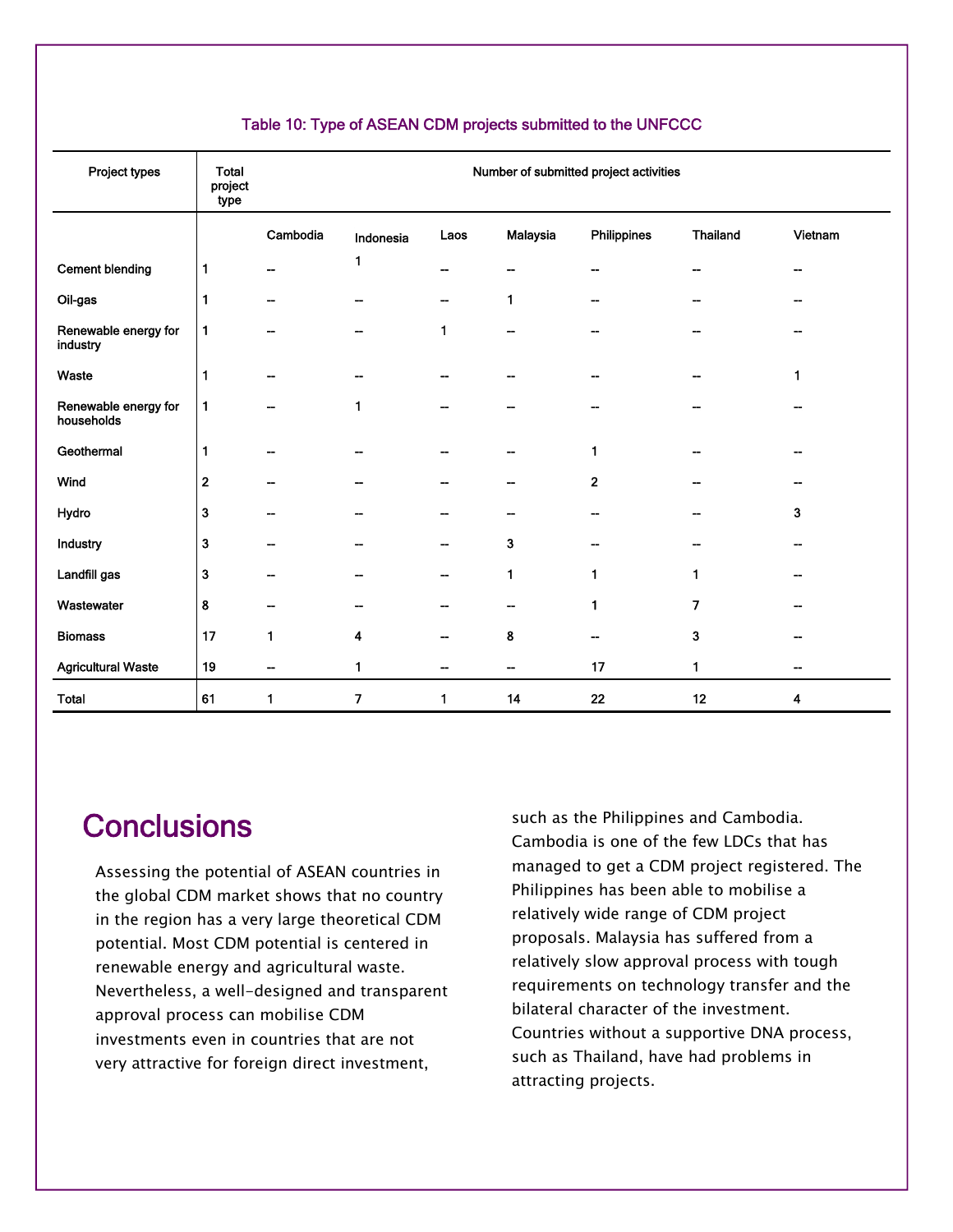

#### Figure 12: Type of CDM projects submitted to the UNFCCC by ASEAN countries

 Unless a combination of all the success factors can be achieved, ASEAN countries will be able to attract some CDM niche investment but not be able to play in the CDM "champions' league" with China, India and Brazil. Developing a 'niche', or specific project type where the country has a realistic advantage would be helpful – for instance, Malaysia and Indonesia can develop a niche in palm oil mill wastes, and Thailand a niche in wastes from starch production facilities. The task of assisting and boosting local project developers in accessing international carbon markets should be prioritised along with

 strengthening of national institutions. Countries also need pro-active 'marketing' instead of waiting for projects to come to them.

 It is essential that capacity building activities should be maintained and extended, in collaboration with governmental or international donors, particularly addressing the capacity building needs for other national stakeholders like financial institutions, NGOs, private entities and local independent consultants.